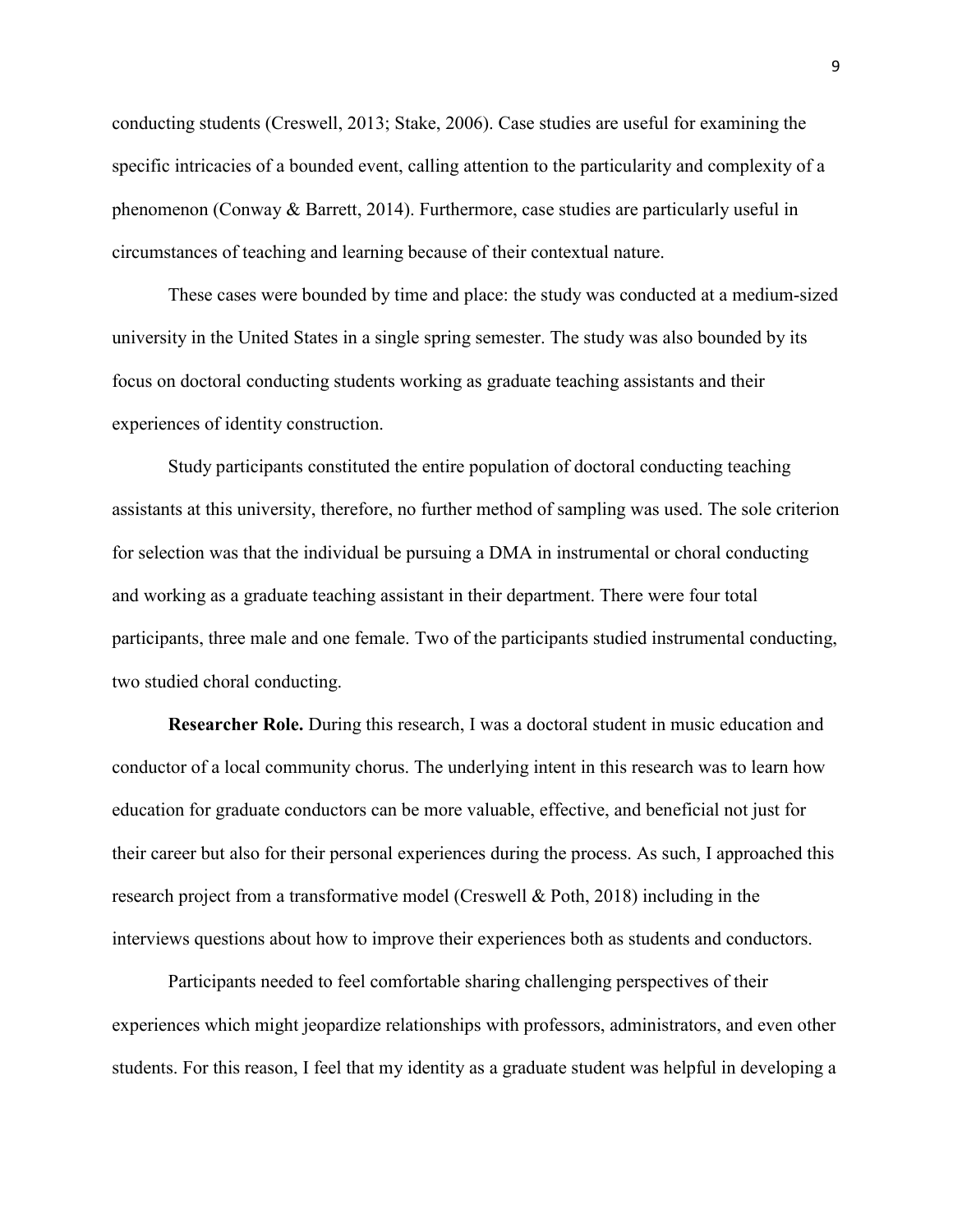rapport because the participants considered me a trustworthy insider. Furthermore, throughout the process, I reassured participants that I would prioritize their need for confidentiality to mitigate their concerns over the impacts of this research on their future employability.

 **Data Collection.** Case study requires multiple forms of data to provide a thorough description of the phenomenon and achieve high transferability of results (Creswell & Poth, 2018; Merriam & Tisdell, 2016). These multiple forms of data increase trustworthiness of results by allowing robust data triangulation during analysis (Stake, 2005). Data collected during this study included interviews, researcher memos, email text, participant journals, and artifacts. Interviews were first transcribed electronically using the Temi automated transcription service then cleaned manually. The collected data summed to approximately 150 pages of single-spaced text. ust data transpluation during analysis (stake, 2005).<br>
Interviews, researcher memos, email text, participant<br>
first transcribed electronically using the Temi autom<br>
unually. The collected data summed to approximately<br>
ted

 I conducted interviews with the participants using Seidman's (2013) phenomenological three-interview series approach (see Appendix A). In-depth conversations through three separate interviews allows the interviewer and participant to place the experience of a phenomenon in context and reflect on its meaning. The first interview focused on the participant's life history as it pertained to their music experiences. The second interview focused on their daily experiences as a student and GTA in conducting. The questions for the second interview utilized the framework from Lankveld et al. (2017) to determine which characteristics of their daily lives contributed to or detracted from their construction of personal identity. The third interview involved reflecting on the meaning the participant has for their experience and how it might influence their thinking about the future. Each interview lasted an average of 70 minutes. cribed electronically using the Temi automated tr<br>ne collected data summed to approximately 150 pa<br>iews with the participants using Seidman's (2013)<br>roach (see Appendix A). In-depth conversations therefore and participant extransies are memos, email text, participant journals, and artifacts.<br>
Est transcribed electronically using the Temi automated transcription service<br>
ally. The collected data summed to approximately 150 pages of single-sp

 Participants completed journal entries to further assist in an exploration of meaning (see Appendix B). As the researcher, I wrote personal reflections on the experience of our interviews.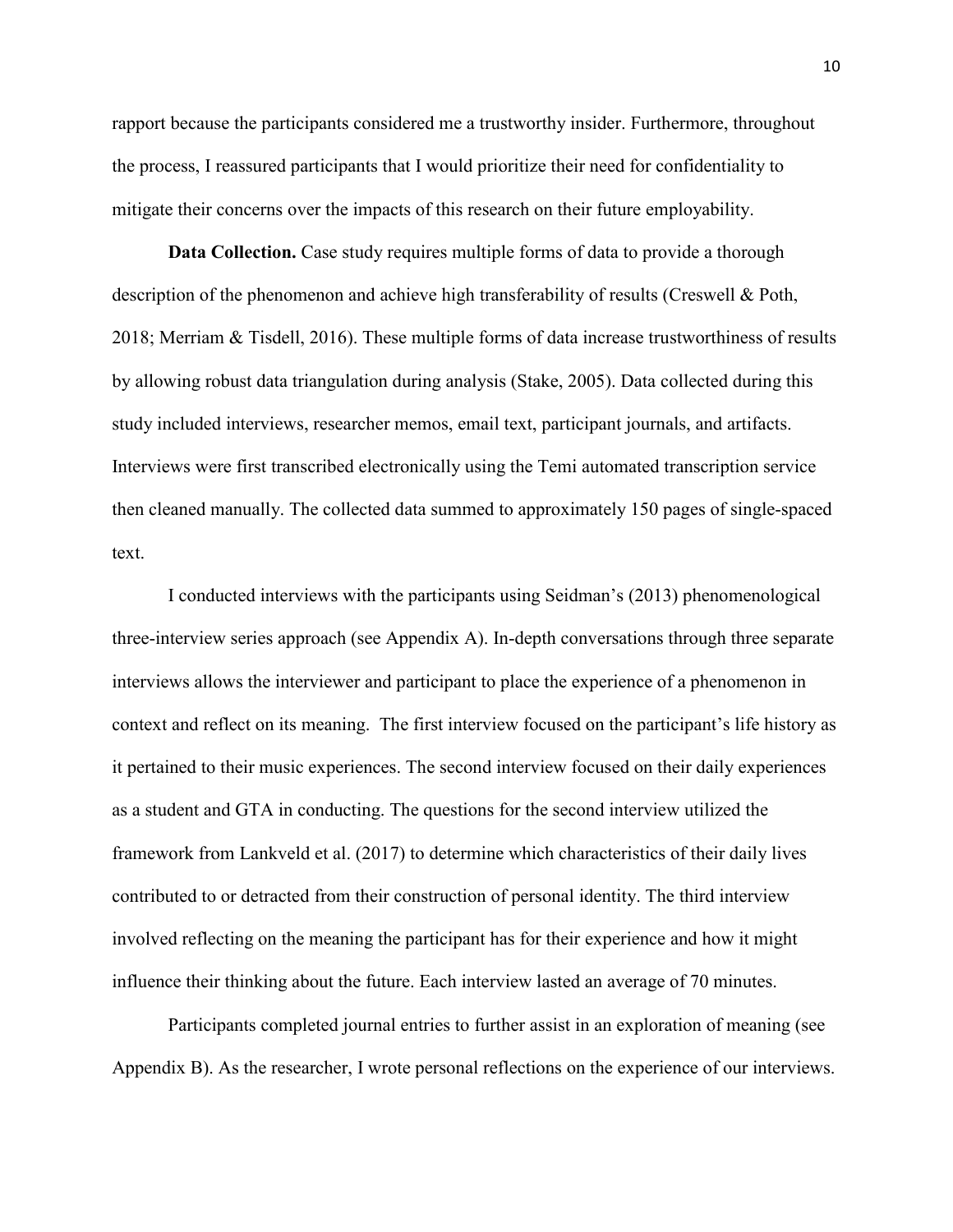Lastly, participants were asked to provide artifacts relevant to their experiences. The actual content of these data varied based on the participant. Some provided all of the aforementioned types of data, others provided only some. Because graduate teaching assistants experience considerable stress from their disparate responsibilities (Adler & Adler, 2005), I allowed participants to engage with the research on their own terms (see Seidman, 2013, p. 98-99).

**Data Analysis.** I analyzed data with the aid of Dedoose qualitative analysis software. Data were coded inductively, looking for patterns that were natural and deliberate (Saldaña, 2016). While reading through the text of each interview, I highlighted excerpts that related to the research questions and assigned each a short word or phrase to identify its relevance. Examples of codes included *role-identity conflict*, *student-centered approach*, *coping strategies*, or *student as product*. I then sorted these codes into within-case themes for individual participants and cross-case themes focusing on doctoral conductor identity construction. ading through the text of each interview, I highlighted ading through the text of each interview, I highlighted and assigned each a short word or phrase to ident the dread role-identity conflict, student-centered approach,

 I used several strategies to ensure trustworthiness such as data triangulation, thick, rich description, member checking, and peer review (Creswell and Poth, 2018). I compared the code themes between cases and between data types, looking for similarities and differences. I also recruited the help of a colleague to review limited sections of coded, anonymized data and corroborate or refute code use. Finally, acknowledging my role in the research process through researcher reflexivity further allows the reader to understand my conclusions and how my own positionality influenced my research process (Merriam & Tisdell, 2016). igned each a short word or phrase to identify its r<br>mtity conflict, student-centered approach, coping<br>nese codes into within-case themes for individual<br>g on doctoral conductor identity construction.<br>egies to ensure trustwo ing through the text of each interview, I highlighted excerpts that related to the<br>and assigned each a short word or phrase to identify its relevance. Examples<br>role-identity conflict, student-centered approach, coping stra

Limitations. This study was conducted over a single semester at a single university. Each participant studied with one of two professors who also functioned as their supervisor for teaching assistantships. Results of this study, therefore, cannot be generalized and great caution must be taken when considering transfer when considering other individuals in other institutions.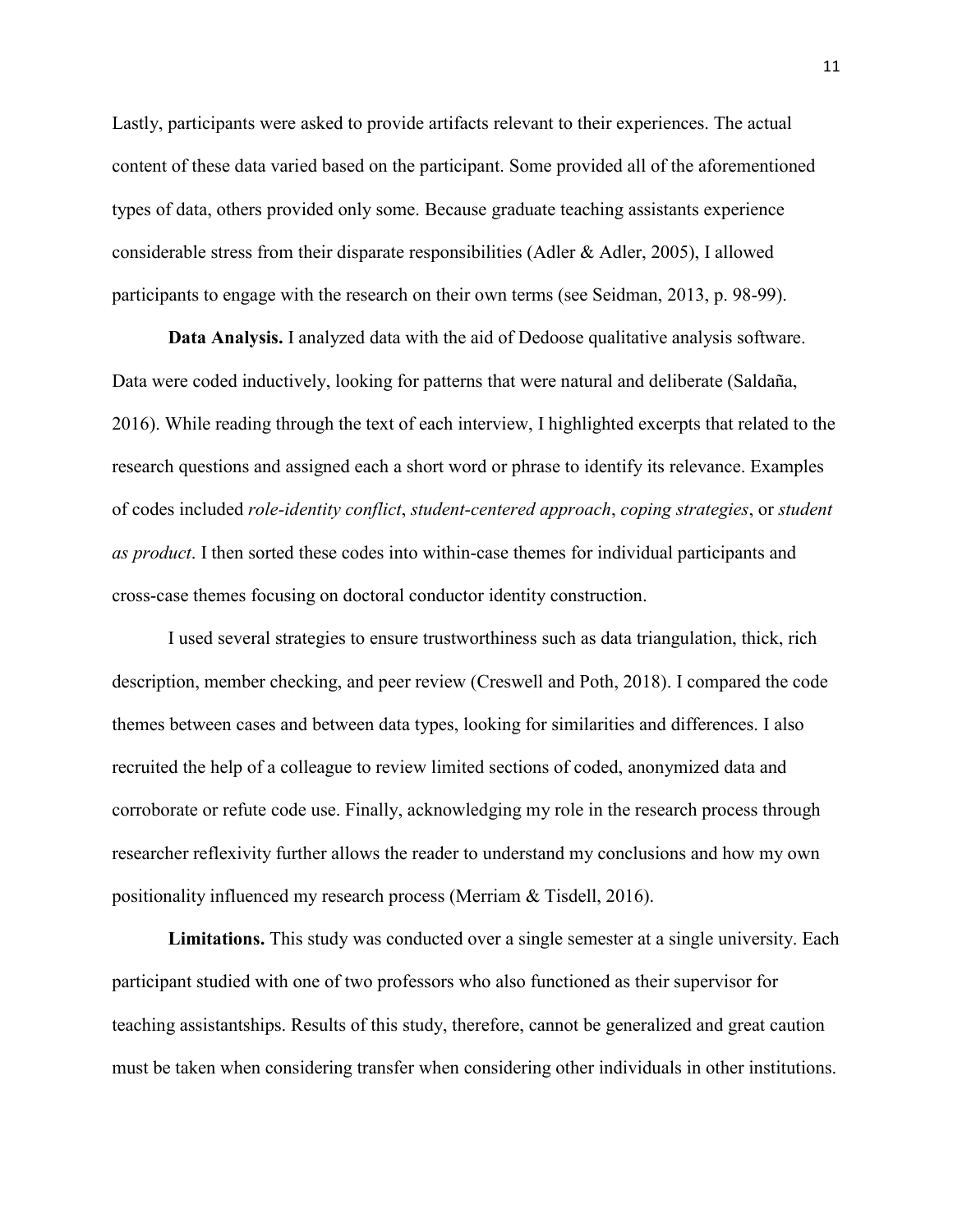In addition, in an attempt to protect their future employability in a limited job market, I have decided not to provide any potentially identifying information about the participants, including even generalities about their institution or geographic location. I understand the negative impact this choice will have on transferability, but I wish to respect the concerns of my participants to protect their professional reputations.

# **Findings**

Data analysis revealed that participants perceived "conductor" as a multifaceted role that changes based on the needs of the ensemble. Instead of a single prototypical figure, participants described conductors as a threefold role-identity: performer, teacher, and leader. This conception of multiple conductor roles was shared by both instrumental and choral conducting students. Furthermore, like preservice teachers (Draves, 2014) and novice university instructors (Lankveld et al., 2017), conducting graduate students perceived direct interaction with students as highly supportive of identity as a whole. Graduate conductors perceived other experiences, however, as undermining their identity construction, especially experiences related to their status as students and GTAs. Final and Salysis revealed that participants perceived "conductors"<br>
on the needs of the ensemble. Instead of a single protectors as a threefold role-identity: performer, teacher.<br>
ductor roles was shared by both instrumen Is of the ensemble. Instead of a single prototypica<br>threefold role-identity: performer, teacher, and le<br>s was shared by both instrumental and choral con<br>ce teachers (Draves, 2014) and novice university<br>raduate students per sis revealed that participants perceived "conductor" as a multifaceted role that<br>the needs of the ensemble. Instead of a single prototypical figure, participants<br>ors as a threefold role-identity: performer, teacher, and le

In the following sections, I describe two major themes which emerged from my analysis of the data. First, participants described a multifaceted conductor role-identity prototype which synthesizes three role-identities: leader, teacher, and performer. Participants did not see these priorities as in competition, but rather as a complimentary mixture of skills and personality traits. Second, participants identified several role-identity conflicts which caused stress in their daily lives and undermined the development of professional identities as conductors. When considered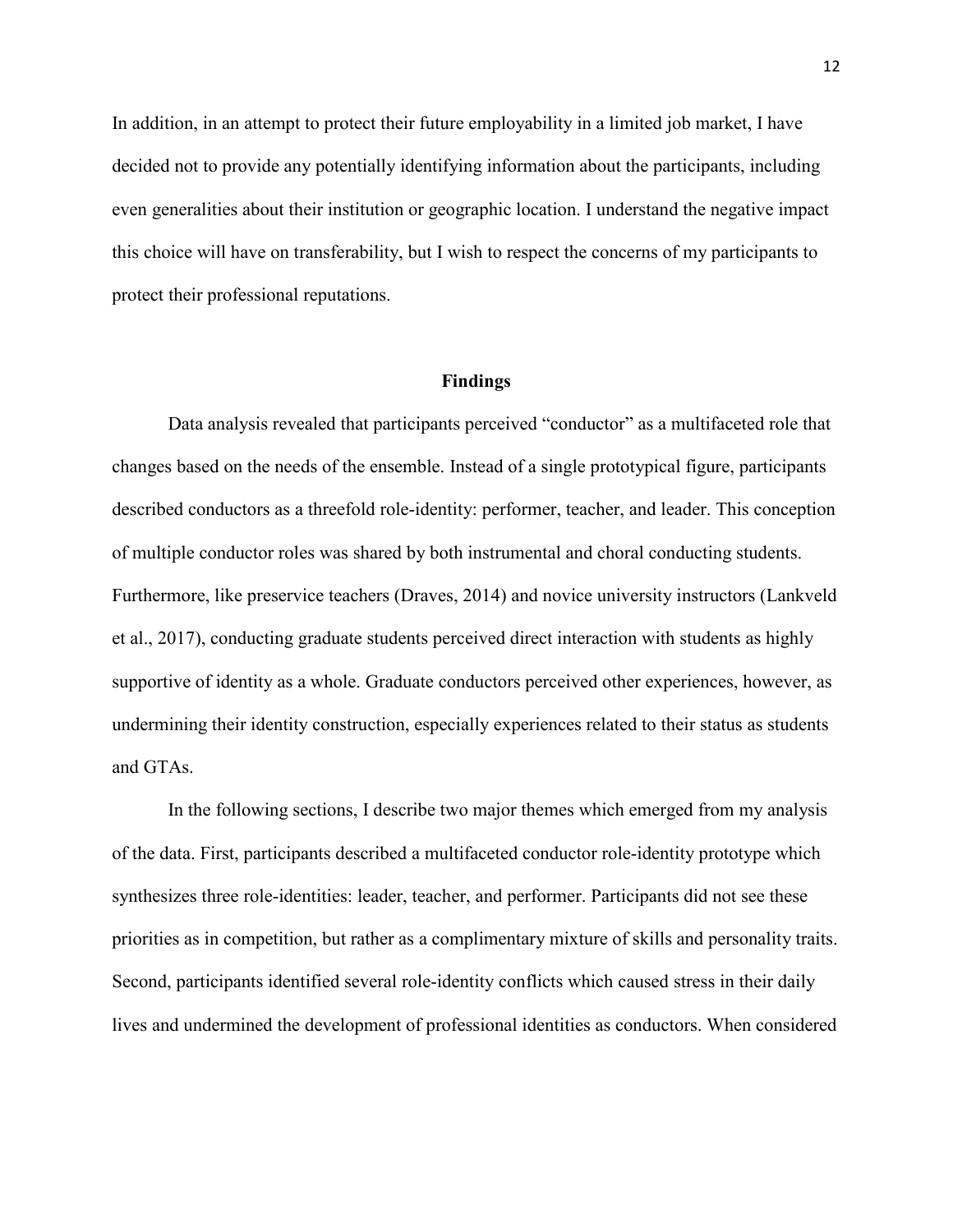together, these two themes set in stark relief a picture of graduate conductors balancing conflicting experiences as respected musicians but inexperienced students.

## **The Conductor Prototype**

**Conductor as Leader**. Participants believed that a "conductor" is a multifaceted role encompassing a range of skills and knowledge whose function changes based on the context of the ensemble with whom they work. The most important role of conductor for all participants was the role of Leader. Leadership appeared to be an abstract concept which was not fully articulable. One participant referred to conductors as having "ineffable leadership qualities" which could only be learned through experience.

Previous leadership experiences, especially experiences during their K-12 education, appeared to function as early authentic contextual experiences for all participants similar to findings among novice music teachers (Draves, 2014, 2018; Froehlich & L'Roy, 1985; Haston & Russell, 2012). All participants reported having important responsibilities in their ensembles while students in high school like drum major or section leader. Two functioned as student coordinators with important ensemble duties: "I remember being in the library at the school giving PowerPoint presentations to section leaders as a junior in high school...we administered auditions of all sorts, we ran rehearsals on the field. That's where the leadership came from." Leader. Leadership appeared to be an abstract conceptractic participant referred to conductors as having "ineffalty be learned through experience.<br>
Eleadership experiences, especially experiences during tion as early authe ed through experience.<br>
p experiences, especially experiences during their<br>
rly authentic contextual experiences for all partici<br>
usic teachers (Draves, 2014, 2018; Froehlich & L:<br>
pants reported having important responsib Interior and the participant referred to conductors as having "ineffable leadership qualities"<br>
be learned through experience.<br>
adership experiences, especially experiences during their K-12 education,<br>
on as carly authent

Participants described a change in their perceptions of leadership as a component of a maturing conductor role-identity. At first, participants viewed the conductor as the individual who was "in charge," the one who "makes the music happen." Their experiences as DMA students, however, had shifted this perception. Participants conceived of leadership on the part of conductor primarily in two ways: (a) facilitating experiences and providing resources for ensemble members; and (b) charismatically motivating students to excellent performance. One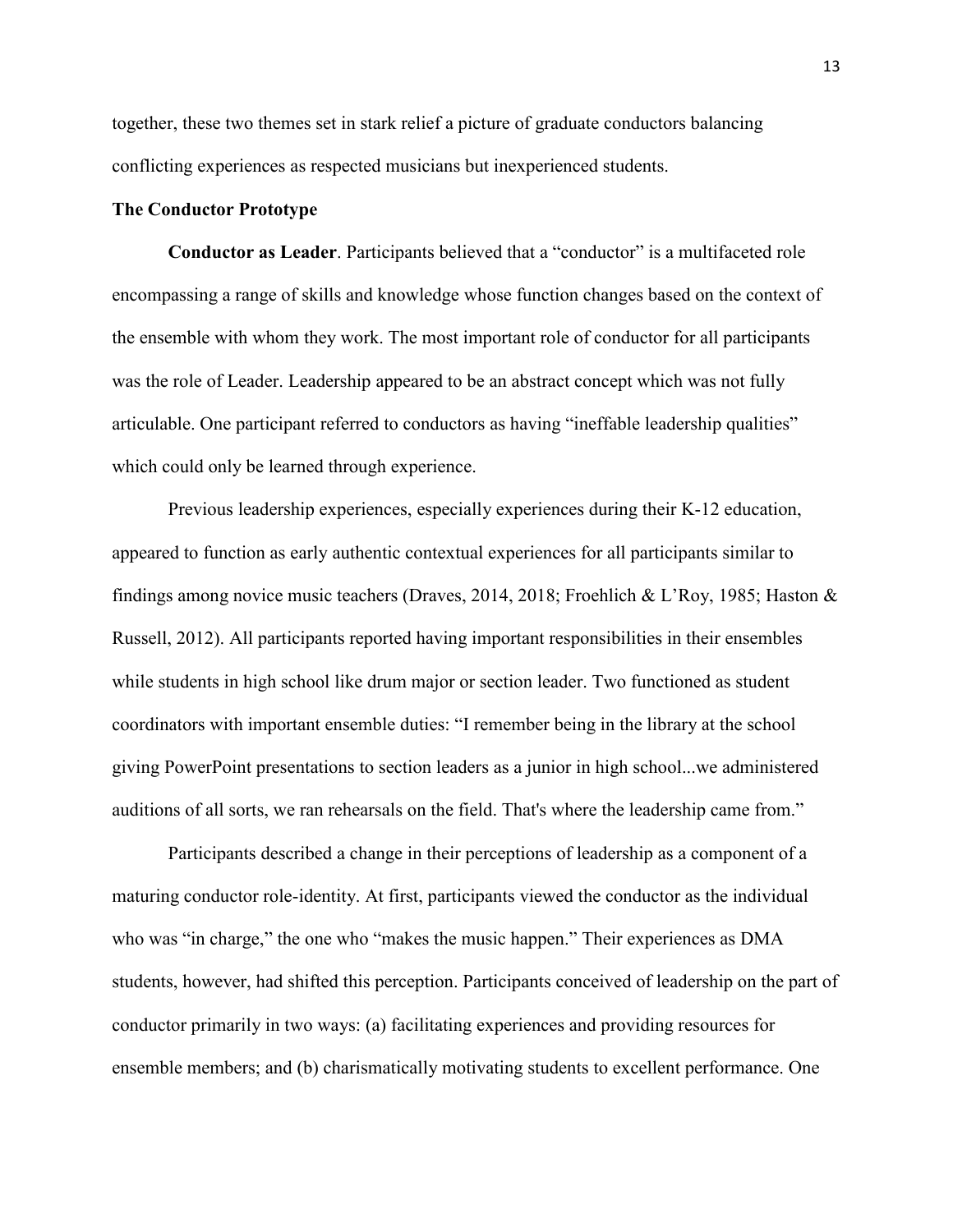participant especially emphasized the conductor as working "behind the scenes" to make sure the ensemble is successful: "I'm most interested in just being an inspirer. If that means I'm a leader, okay, but if that means that's behind the scenes, that's okay too. I guess it's still leadership. Inspiring someone is leading them."

Participants believed that the conductor as ensemble leader has the ultimate responsibility for the quality of the music-making in performance. Therefore, authentic experiencing practicing conductor leadership requires agency over ensemble-related decisions. In addition to studentcontact through ensemble rehearsals, participants spent many hours selecting repertoire, studying and notating scores, planning rehearsals, and doing organizational administrative tasks which they felt were crucial to the ensemble's success. Participants felt frustration when professors appeared to take credit for their work: Frame requires agency over ensemble-related decision<br>ensemble rehearsals, participants spent many hours<br>orres, planning rehearsals, and doing organizational ac<br>arucial to the ensemble's success. Participants felt frus<br>exer

We answer to our professors, yet they're nowhere to be found in rehearsal. And that falls on our shoulders. How good the concert goes, what other faculty that attend the concert [who] shake my professor's hand say to him is a reflection of our rehearsal and how we conduct and how we teach and how efficient we are in the literature we select. But it's not actually all that freedom in our hands…it's giving authority but not actually any power. ing rehearsals, and doing organizational administ<br>
e ensemble's success. Participants felt frustration<br>
their work:<br>
professors, yet they're nowhere to be found in reh<br>
oulders. How good the concert goes, what other f<br>
[wh

**Conductor as Performer.** Participants described the importance of their performer identity by prioritizing the quality of performance by their ensembles and their personal performance as ensemble director. Participants also emphasized the importance of ensemble performance quality on their self-concept: "I'm the conductor at the concerts. It's me that's up there. It's my students up there. It's not my professor. So, if it falls apart on the stage, it is my responsibility, you know." Graduate conducting students appear to have exceptionally high expectations of themselves and their performances which manifest as either high self-esteem or acute self-doubt depending on the contexts. Supporting the theories outlined by Hogg, et al. (2012), participants' conductor role-identity and self-esteem were improved through high-quality semble rehearsals, participants spent many hours selecting repertoire, studying<br>s, planning rehearsals, and doing organizational administrative tasks which<br>ial to the ensemble's success. Participants felt frustration when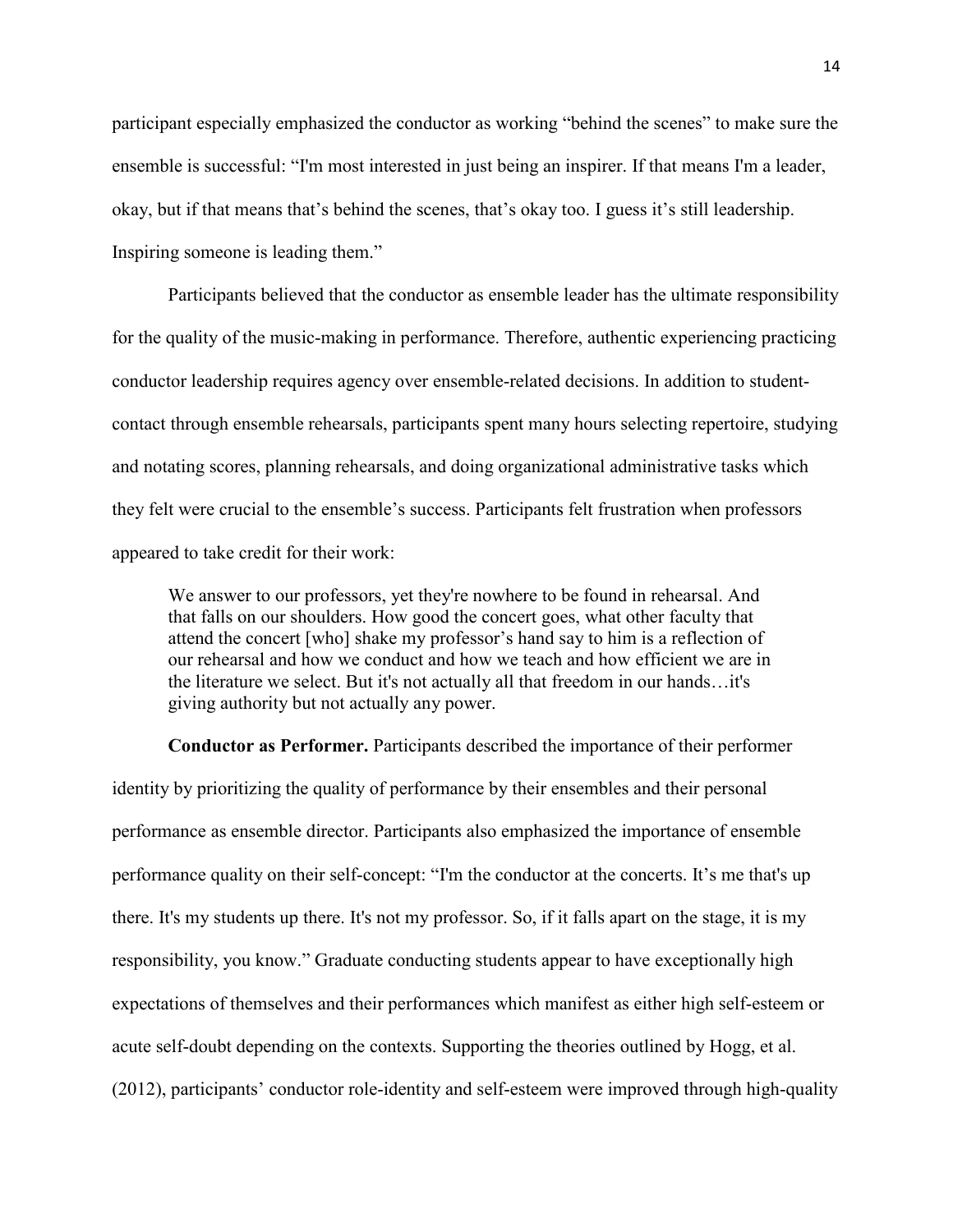ensemble performances and undermined when they perceived that their personal performance was insufficient.

Rather than sounds, a conductor's musical performance is through their conducting gesture. Participants did not mention the importance of gesture directly, but importance of performer identity to participants still emerged as an emphasis on performance self-critique. An instrumental conducting student described personal frustration when regularly reviewing rehearsal videos: "I'm watching myself struggle with the same fundamental issue in my conducting for, you know, six months. It's like watching grass grow. It's like, when am I ever going to learn how to do this?"

Both instrumental conducting participants expressed remarkably high levels of self-doubt regarding their abilities to be successful as ensemble directors: "I used to think that I was a good conductor, that I knew what I was doing. Now I know I don't." The other instrumental participant echoed the same sentiment, asserting that obtaining multiple degrees in conducting "just made myself smaller...I have just learned that I don't know as much as I think I do...it's been a painful experience." These statements were most often related to role-identity conflicts which the participants encountered, which will be discussed in the next section. Example 18 The Watching mysel struggle with the same fundation<br>you know, six months. It's like watching grass grow.<br>trumental conducting participants expressed remarks<br>abilities to be successful as ensemble directors: "I u his?"<br>
conducting participants expressed remarkably hig<br>
be successful as ensemble directors: "I used to th<br>
at I was doing. Now I know I don't." The other in<br>
ne sentiment, asserting that obtaining multiple deg<br>
......... U know, six months. It's like watching grass grow. It's like, when am I ever<br>
to do this?"<br>
to do this?"<br>
mental conducting participants expressed remarkably high levels of self-doubt<br>
lities to be successful as ensemble d

**Conductor as Teacher.** All participants believed that conductors are teachers and felt strongly that successful conducting requires teaching. Even so, participants delineated between performance-related skills such as conducting gesture, which represented a performer identity, and teaching-related skills such as instructional delivery, which reflected a teacher identity: "I think the two complement each other… I think they're intertwined. I consider myself a teacher….I [teach] through conducting. But there needs to be an aspect of conducting for me. I can't let that go."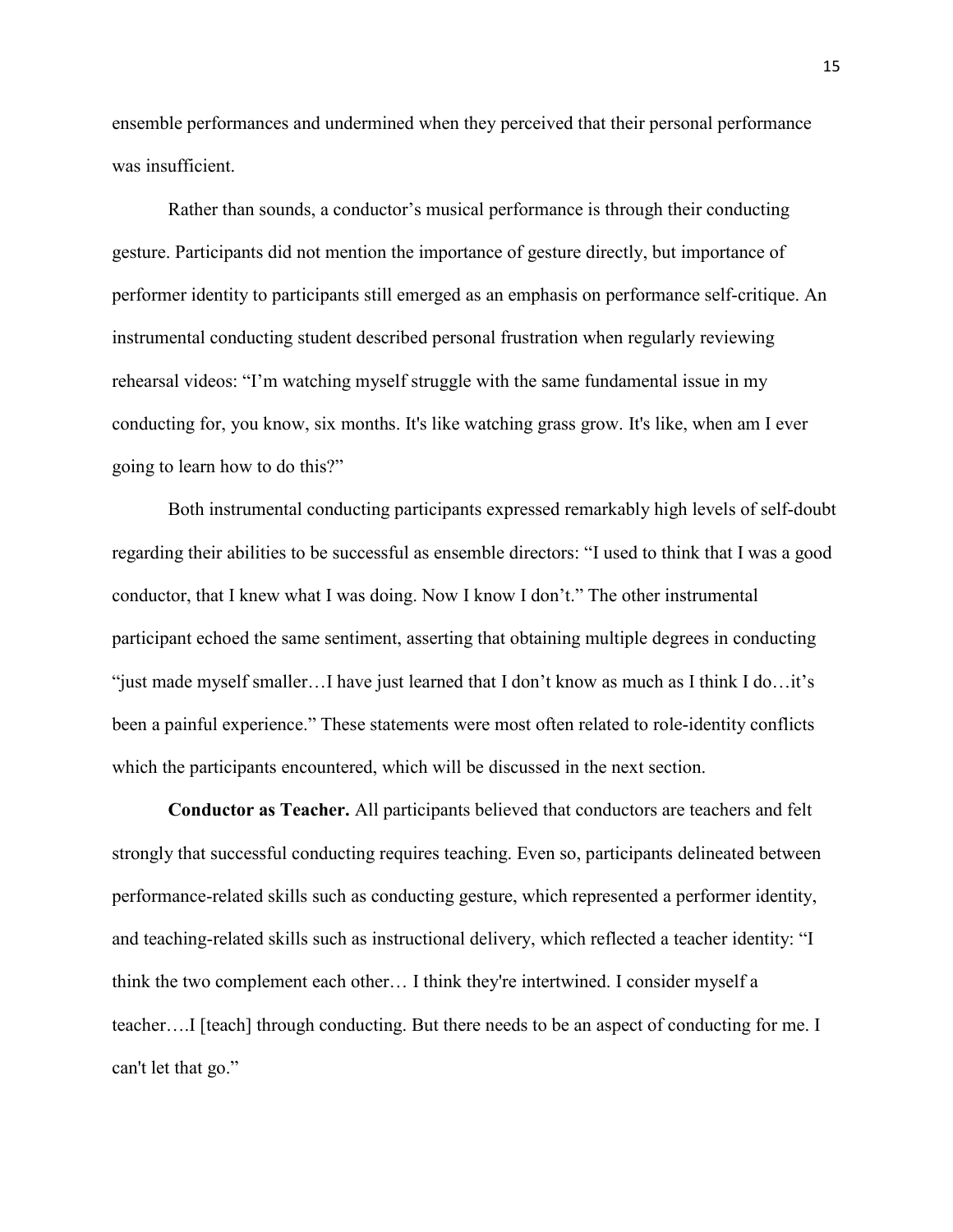Participants perceived themselves as teaching when they are providing direct instruction to students for whom they have direct responsibility and experienced this role-identity most acutely when working with less experienced ensembles. One participant remarked that these circumstances were rewarding because they felt like they were making more of an impact in developing ensemble member's musicianship:

I was amazed at how much I enjoy being in front of the middle school choirs, even a little bit more than the high school choirs. And in some ways I think that was because the middle schoolers…need to learn the basics, need to know how to stand and where to breathe and how to, um, support, for lack of a better word. Doing that with them was strangely fun.

Perhaps unsurprisingly, instrumental and choral participants differed as to what skills were most important to be a successful conductor-teacher. Instrumental conductors emphasized non-verbal gesture as the most critical skill for success of a conductor-teacher, conveying musical ideas without verbal instructions. Choral conductors believed a highly refined singing voice was the most important teaching skill through modeling desired performance characteristics: "I have found that in my own conducting, if I don't feel like I'm singing well, I don't feel like I'm conducting well." Clear verbal instructions during rehearsal were important to both groups. Neither choral music student discussed gesture as a component of teaching as a conductor, perhaps suggesting they considered gesture a component more aligned with performance than instruction. also the middle schoolers....need to learn the basics,<br>d where to breathe and how to, um, support, for lack<br>at with them was strangely fun.<br>unsurprisingly, instrumental and choral participants<br>rtant to be a successful cond mgly, instrumental and choral participants differed a successful conductor-teacher. Instrumental com<br>most critical skill for success of a conductor-teacher<br>bal instructions. Choral conductors believed a highant teaching sk where to breathe and how to, um, support, for lack of a better word.<br>
with them was strangely fun.<br>
surprisingly, instrumental and choral participants differed as to what skills<br>
ant to be a successful conductor-teacher. I

#### **Role-Identity Conflict**

Participants expressed varying levels of stress during their interviews which stemmed from perceived role-identity conflicts related to their identities as students and instructors in their roles as GTAs. Shifting power dynamics between participants, their professors, and their fellow students complicated their social integration and frustrated their attempts at coherent self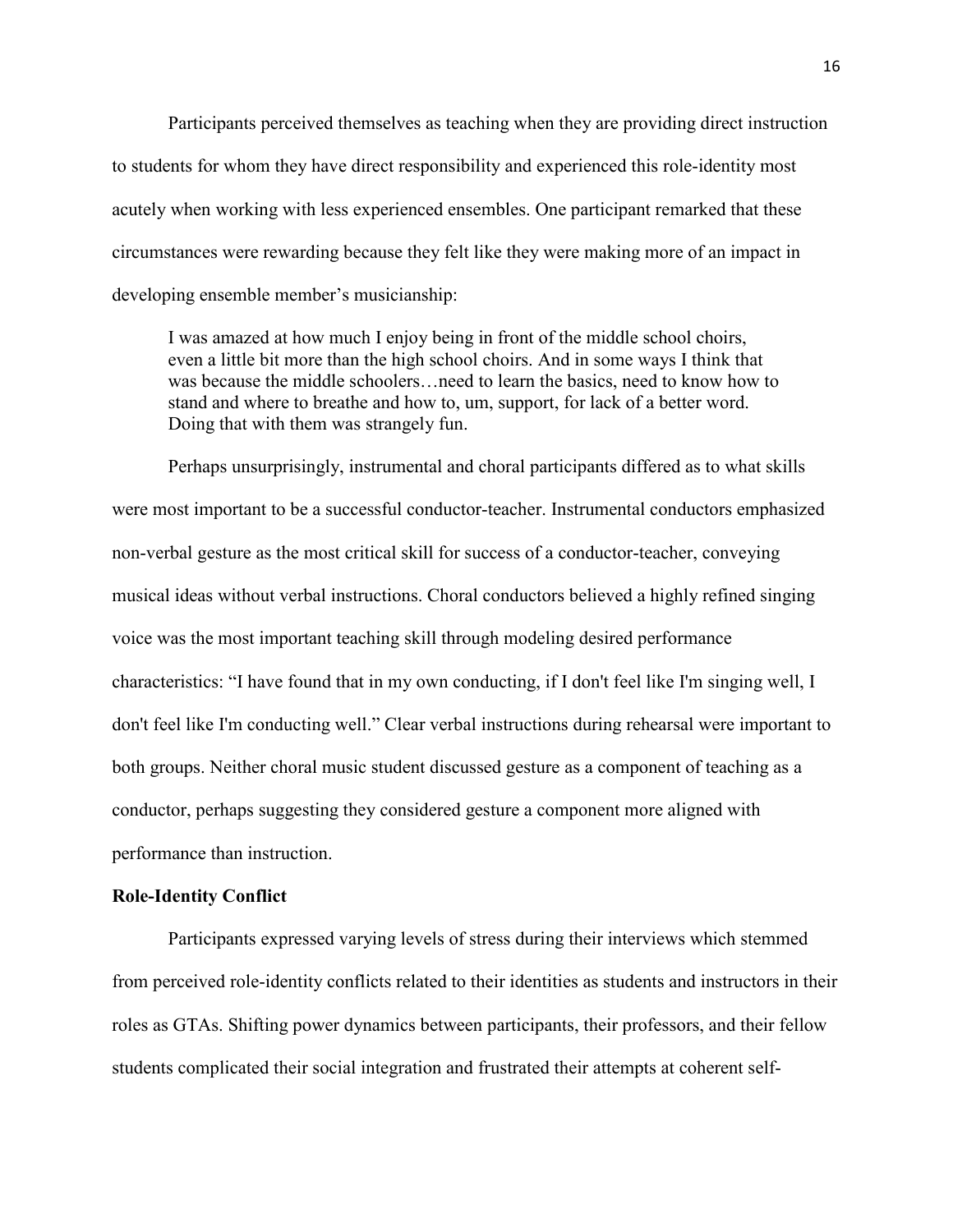concept. Indeed, when asked "where do you fit into the social structure of the university?" one participant remarked, "I don't think we do." Participants experienced role-identity related stress which stemmed from a perceived inability to express necessary identities and difficulty balancing expected responsibilities with personal care.

**Instructor/Student Identity Conflict.** Winstone and Moore (2017) suggested that GTAs experience stress related to their conflicting social identities as instructors and students. Participants in this study described that their identities were constantly shifting between faculty and peer—sometimes conducting GTAs performed with other students, sometimes they were in charge of other students. Both instrumental conductors felt that undergraduate ensemble members undervalued their teaching experience and assumed they were novices despite many years of prior conducting: "I think that being a graduate student has an inherent 'you don't know what you're doing." Sometimes, I want to look at these students and tell them, 'No, you don't understand. You don't know the experiences I've had before this.'" GTAs also felt like undergraduate student workers whom they supervised did not perceive them as an authority figure and that they did not receive adequate support from professors when dealing with these student workers. Participants also expressed frustration that they were not regularly included in communication related to classroom instruction either from faculty or administrators. The study described that their identities were constant<br>times conducting GTAs performed with other studes<br>students. Both instrumental conductors felt that unde<br>valued their teaching experience and assumed they wonducting: Both instrumental conductors felt that undergradualized in teaching experience and assumed they were not "I think that being a graduate student has an inheritimes, I want to look at these students and tell the wave the exp mes conducting GTAs performed with other students, sometimes they were in<br>dents. Both instrumental conductors felt that undergraduate ensemble<br>ucd their teaching experience and assumed they were novices despite many<br>luctin

**Supervisor/Peer Identity Conflicts**. Participants felt stress when negotiating relationships with professors, oscillating between roles as junior faculty colleagues and student subordinates. Participants felt their conductor identity was especially undermined when professor gave them feedback in front of other students, as this was perceived as undermining their authority of the ensemble. One participant described how all decision making, such as repertoire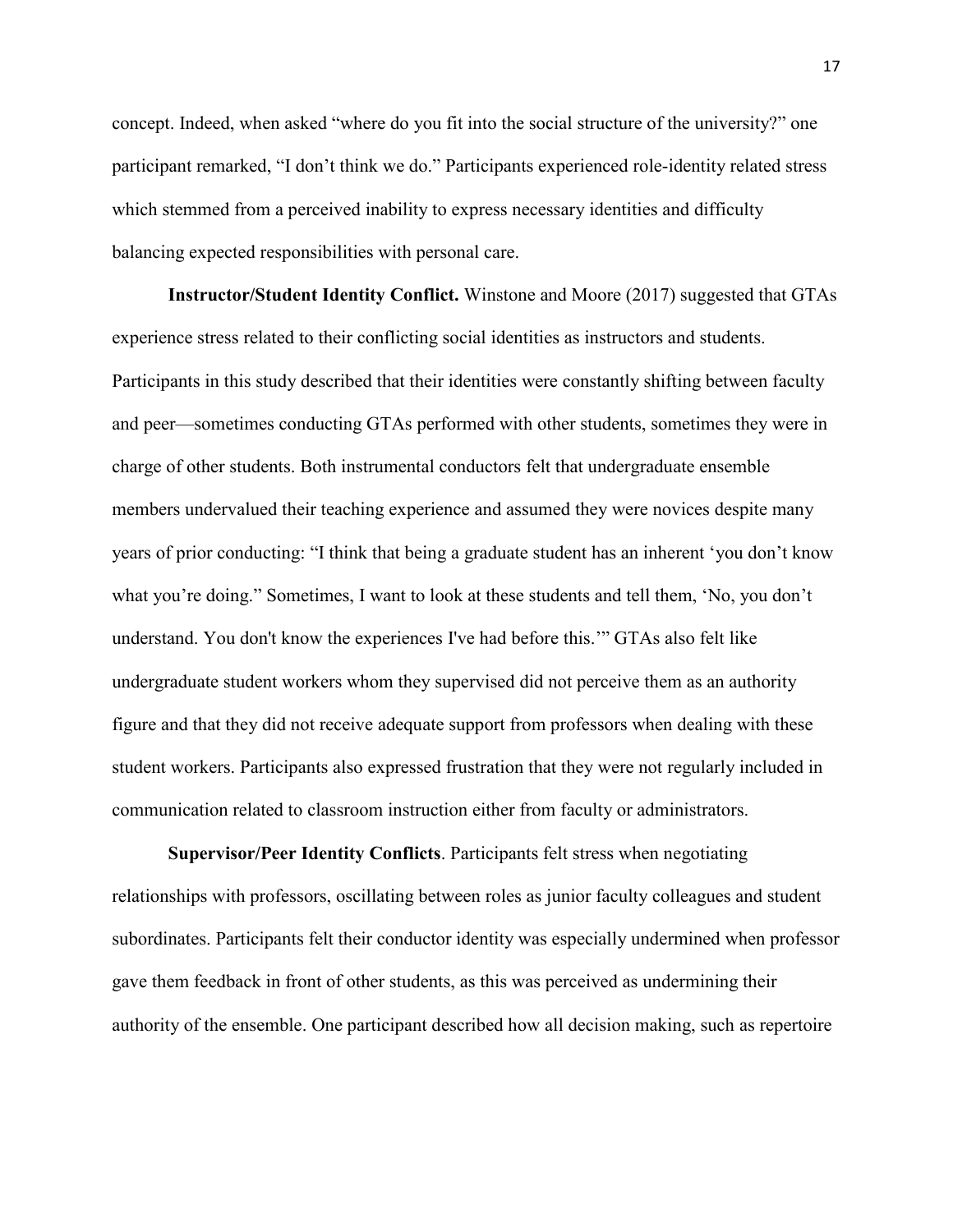selection, was reviewed by the professor requiring additional time. Both instrumental

participants expressed a frustration at the uniquely public aspect of their training:

DMA performance people like an oboist or a trombonist or whatever, they practice way more than I do. They spend hours a day in a practice room or in some part of their home practicing that instrument and it's very secluded. I prepare a lot, but all of my life getting better happens in front of people. So, it's almost always a performance if you let it be. But I even get critiqued in front of my students, [like] when you are teaching a private flute lesson and your teacher comes in and in front of your student tells you that you're messing up.

Participants stated that this close monitoring and public feedback stifled their creativity in

rehearsal and made them feel less authoritative with their ensembles.

Despite this internal role-identity conflict, individualized attention from professors was

perceived by participants as their single most rewarding school experience:

My lesson that I had on Monday was one of the best lessons that I've had in three years because he was patient with me. It wasn't belittling. He sat on my level…communicating with me on my level in a very patient sort of way. That he did that in my lesson and that was really rewarding for me. I told anyone who had ears what an amazing lesson I had. ed them feel less authoritative with their ensembles<br>ade them feel less authoritative with their ensembles<br>this internal role-identity conflict, individualized atter<br>tricipants as their single most rewarding school expe<br>on

Participant values also reflected the values of their professors. Although participants did not always agree with their professors policies and procedures, they nonetheless appeared strongly loyal to their philosophical perspectives: "We were talking to a faculty candidate yesterday... [who] said something to the effect of, 'it's realizing that you suck and letting it go.' And I thought 'my professor would never ever abide by that philosophy.'" al role-identity conflict, individualized attention f<br>as their single most rewarding school experience:<br>dd on Monday was one of the best lessons that I've<br>vas patient with me. It wasn't belittling. He sat on<br>thing with me them feel less authoritative with their ensembles.<br>
internal role-identity conflict, individualized attention from professors was<br>
ripants as their single most rewarding school experience:<br>
that I had on Monday was one of

Participants also appeared more able to empathize with the professional challenges professors face: "I could see myself doing everything and not letting my graduate students do anything the same way. Running myself into the ground, like [my professor] who sleeps four hours a day because he's taking the heat, which isn't what I said five minutes ago." This participant was conflicted between their personal frustrations and an understanding that the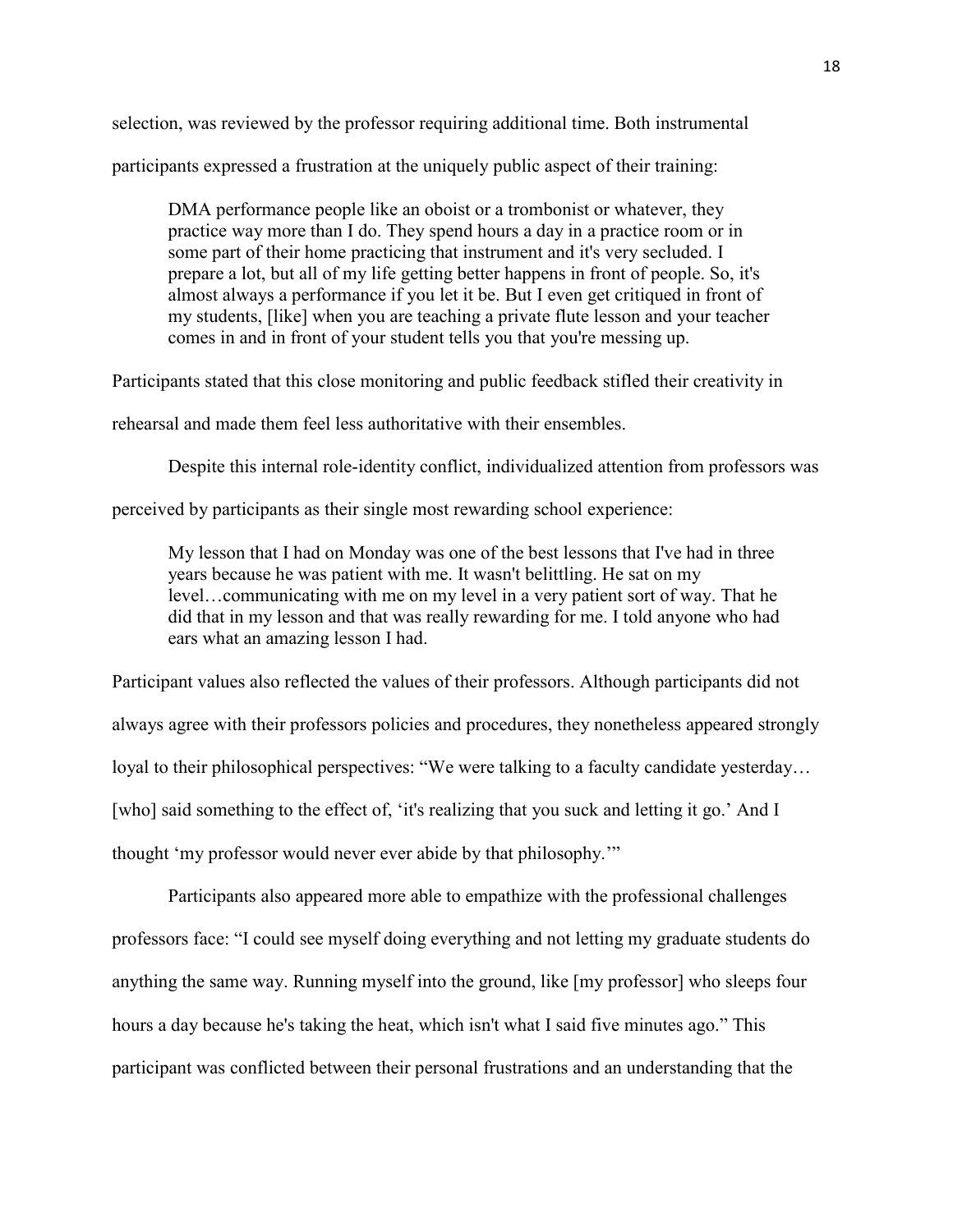professor also experienced considerable work-related stress. "I think, am I just being a big whiney baby and *everybody's* on this stress panic wheel, always in fear of failure or losing their job?" This participant noticed themselves repeating the close monitoring which they resented from their professor with their own undergraduate student workers due to the pressure they felt for the work to be done correctly.

**Work/Life Balance.** Participants in this study, particularly the instrumental conducting participants, described extensive GTA work-related responsibilities which they felt negatively impacted both their work as graduate students and their lives beyond school. Students felt like they couldn't tell their supervising professors "no," and prioritized work for their assistantship above their own school work. Conducting GTA's personal schedules started at or before 7am and many lasted until 10 or 11pm many days. Instrumental conductors described especially busy days without eating properly or using the bathroom because of the perceived expectation that they attend every instrumental ensemble rehearsal, even when they were not responsible to conduct. One participant characterized leaving campus as "an act of self-care." Despite this commitment, participants felt resentful at what they perceived as a lack of recognition. As one participant remarked, "we are the little pawns that are keeping the wheel going while he wears a suit and does what he does." Secribed extensive GTA work-related responsibilities<br>heir work as graduate students and their lives beyond<br>ll their supervising professors "no," and prioritized v<br>school work. Conducting GTA's personal schedules<br>l until 10 ervising professors "no," and prioritized work for<br>ork. Conducting GTA's personal schedules started<br>or 11pm many days. Instrumental conductors described<br>the perceive ental ensemble rehearsal, even when they were no<br>that en The students and their lives beyond school. Students felt like<br>their supervising professors "no," and prioritized work for their assistantship<br>thool work. Conducting GTA's personal schedules started at or before 7am<br>ntil 1

# **Discussion**

 I undertook this study to investigate the experience of identity construction among conducting graduate students. This discussion will first focus on the three primary research questions. First, what is the conductor prototype which conducting graduate students use as a role-identity model? Second, how does identity construction in conducting graduate students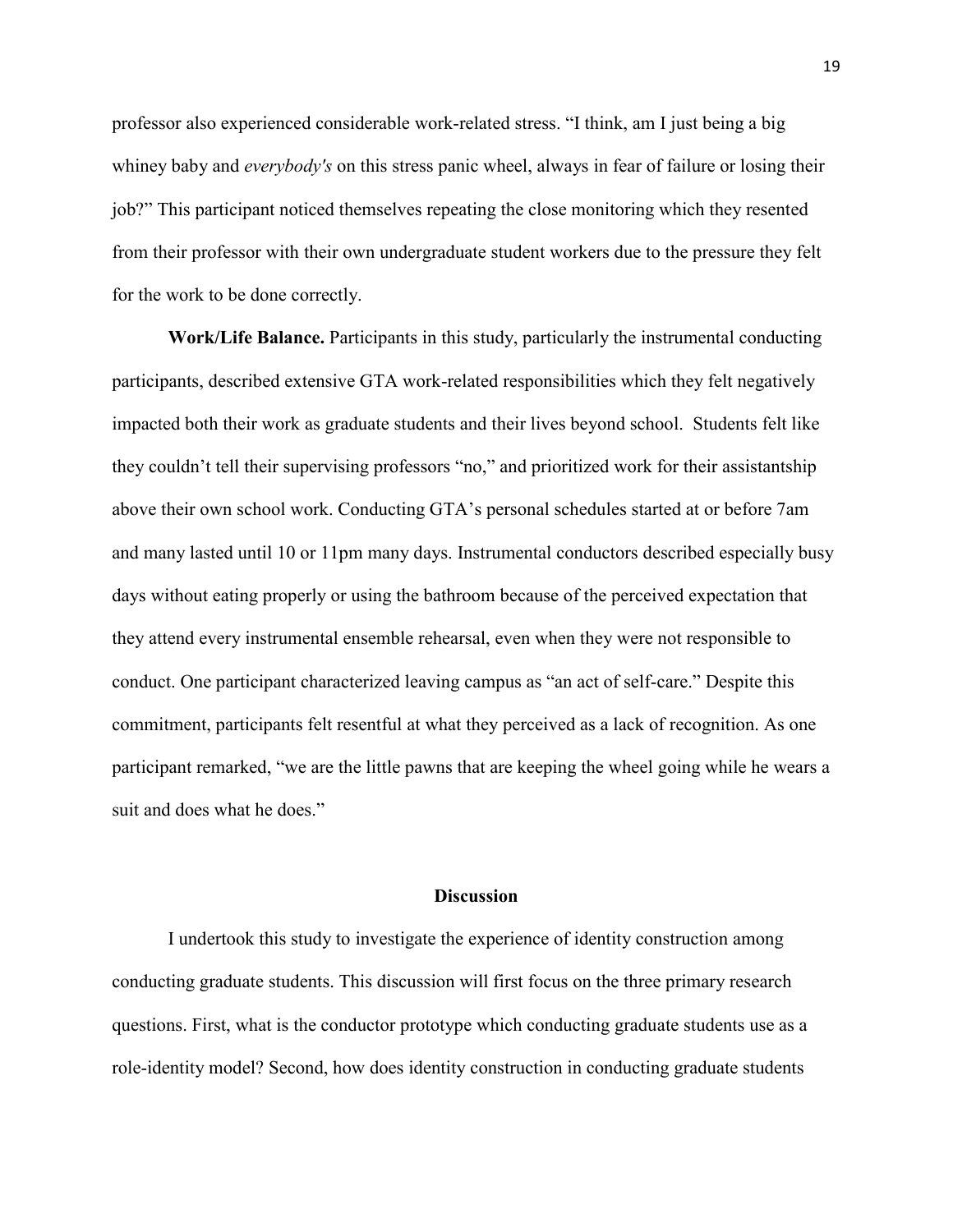compare to novice teachers? Third, what role identity conflicts to these student experience and how do they impact their identity construction? I conclude this section with recommendations for improved practice in graduate conductor training.

**RQ#1: The Conductor Prototype.** Descriptions of conductor role-identity showed substantial similarity between participants. Unlike findings by Nettl (1995) and Roberts (1990) in which music students focused almost exclusively on performer identities, findings from this study revealed a tripartite prototype for the conductor-musician that included Leader, Teacher, and Performer. Participants believed that all three role-identities were important for a conductor to be successful in improving the quality of an ensemble's music making.

This study's findings, however, do not fully contradict Woodford (2002) who found that preservice music teachers identify more as performers than teachers. The participants described in this study enjoyed being performers and placed great importance on performing skills, but they also recognized the importance of non-performance skills. Being graduate students, and therefore both older and more experienced than Woodford's participants, graduate conductors may conceive a more sophisticated and nuanced role-identity prototype than undergraduate students with little authentic contextual experience. Participants believed that all three role-identities were in improving the quality of an ensemble's music may's findings, however, do not fully contradict Wood c teachers identify more as performers than teachers.<br>Oyed bei ing the quality of an ensemble's music making.<br>
ggs, however, do not fully contradict Woodford (2<br>
identify more as performers than teachers. The pa<br>
g performers and placed great importance on perf<br>
mportance of non-perfo ticipants believed that all three role-identities were important for a conductor<br>improving the quality of an ensemble's music making.<br>S findings, however, do not fully contradict Woodford (2002) who found that<br>cachers iden

Participants in this study described undergoing shifts in their understanding of the conductor prototype. Ensemble members who have not been conductors may not perceive musicianship instruction during rehearsal as formal teaching, nor might they be aware of the administrative responsibilities that conductors have outside of the rehearsal setting. As a result, non-conductors may construct conductor prototypes which focus exclusively on performance aspects of the conductor role-identity. As a person transitions from ensemble member to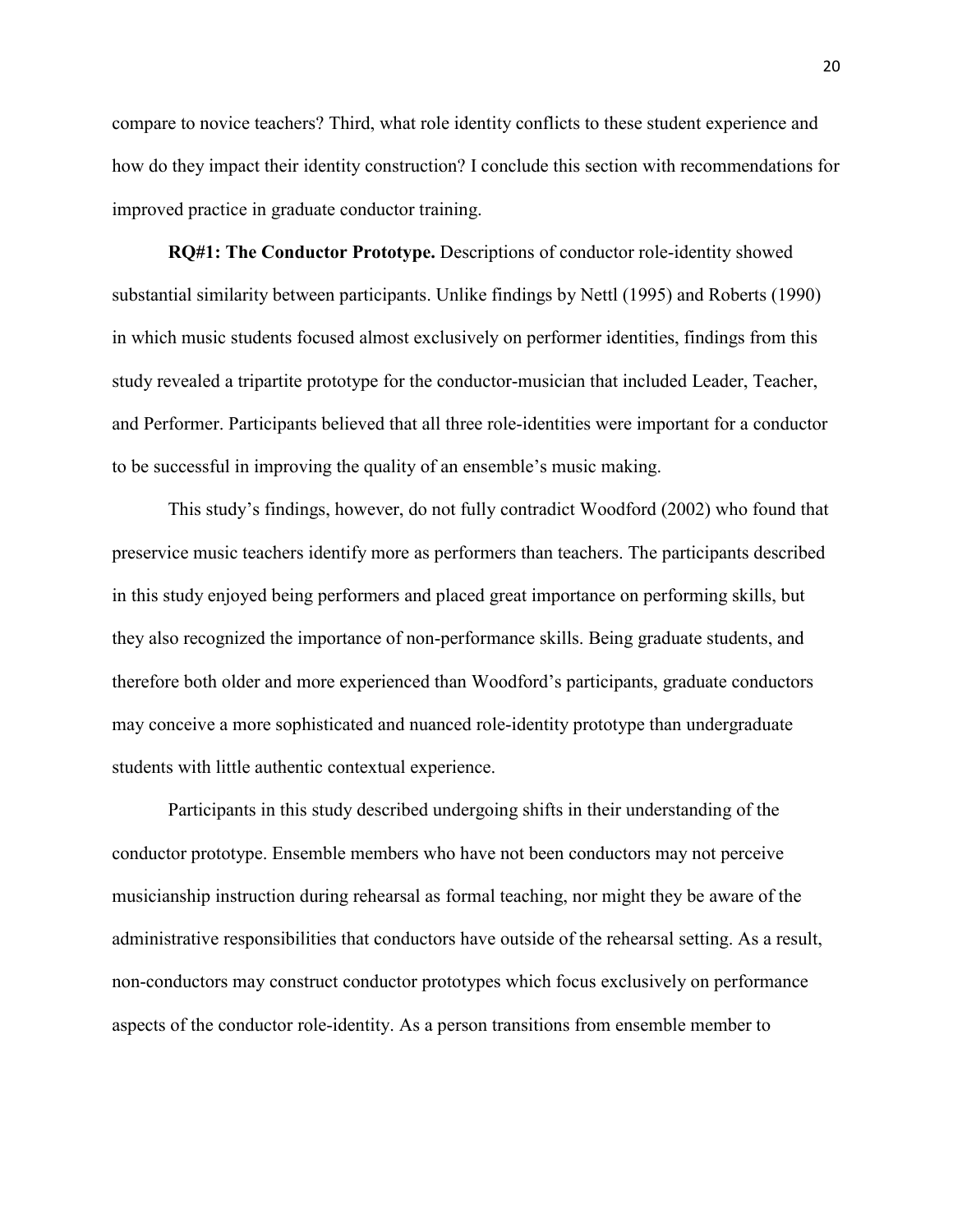ensemble leader, their conductor role-identity shifts to encompass a wider range of behaviors which better match what is required of them (Bouij, 1998).

Based on my findings, I propose a tripartite model of conductor role-identity (Fig. 1). For participants in this study, the prototypical conductor model has skills in three domains: Leader, Teacher, and Performer. These identities are not in competition or exclusionary but complement one another. Like successful teachers, successful conductors customize their instruction based on the needs of their ensemble by enhancing or minimizing aspects of their instructional delivery.



**Figure 1**. A Tripartite Model of Conductor Role-Identity

**RQ#2: Comparing Student Conductors and Novice Teachers.** Research on preservice teachers in music education programs suggested that students have difficulty synthesizing performing and teaching identities (Natale-Abramo, 2014) believing that "musicians" are distinct from "teachers" (Nettl, 1995; Roberts, 1990). Conducting students in this study, however, appeared to have successfully integrated both teaching and performing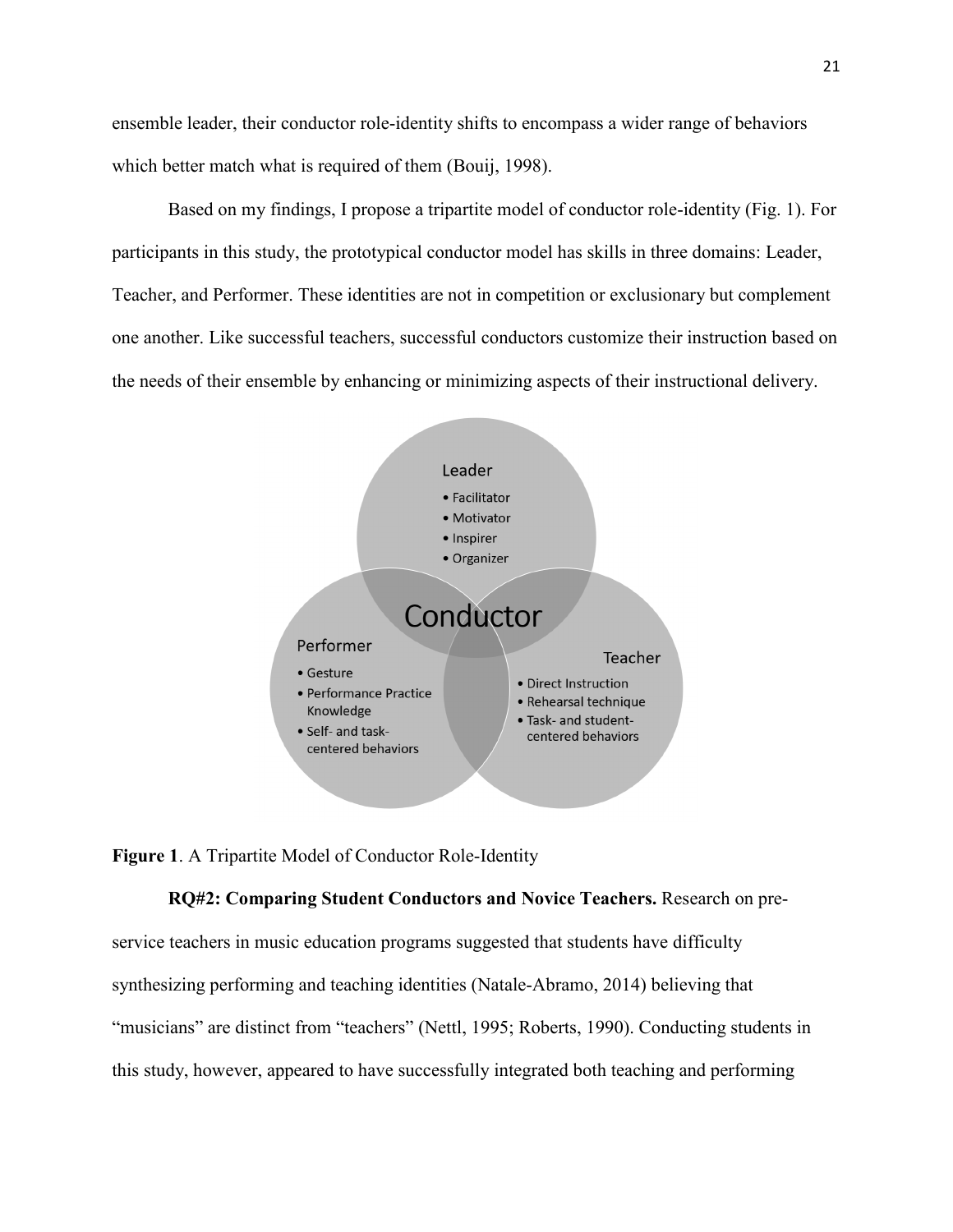identities as components of their conductor role-identity prototype, and they did not consider performing and teaching to be conflicting priorities. Instead, participants felt that successful conductors synthesize behaviors from each of these identities as facets of a more complex identity. One participant described it as "turning up or down" the style of interaction based on the needs of the ensemble.

Froehlich and L'Roy (1985) argued that a strong professional self-concept may help those starting careers as music educators and advocated for enhancing self-concept to improve teacher effectiveness. Conducting students in this study did not appear to have a strong professional-self concept related to role-identity conflicts which I will discuss in the next section. Unlike music education students who struggle to unite performer and teacher identities, the selfconcept of conducting students appears most undermined by a perceived lack of professional agency. Therefore, early career conductor effectiveness may be improved by supporting student conductors in developing a professional self-concept. reers as music educators and advocated for enhancement eness. Conducting students in this study did not appert<br>f concept related to role-identity conflicts which I will ucation students who struggle to unite performer and<br> related to role-identity conflicts which I will discussed<br>udents who struggle to unite performer and teach<br>dents appears most undermined by a perceived laction<br>are conductor effectiveness may be improved by<br>a professional sess. Conducting students in this study did not appear to have a strong<br>oncept related to role-identity conflicts which I will discuss in the next section.<br>ation students who struggle to unite performer and teacher identit

Participants in this study recognized and advocated for student-centered teaching approaches which parallel those taught in music education preparation. This student-centered perspective, however, appeared to have developed as a result of teaching experiences prior to their graduate work. While participants did find student interactions at the university authentic contextual experiences (Haston  $\&$  Russell, 2012), the positive effects of these interactions were undermined by role-identity conflicts.

Conductors working professionally in university and community-based settings bear considerable responsibility musically and organizationally. When training novice conductors, universities should provide authentic teaching experiences which promote the development of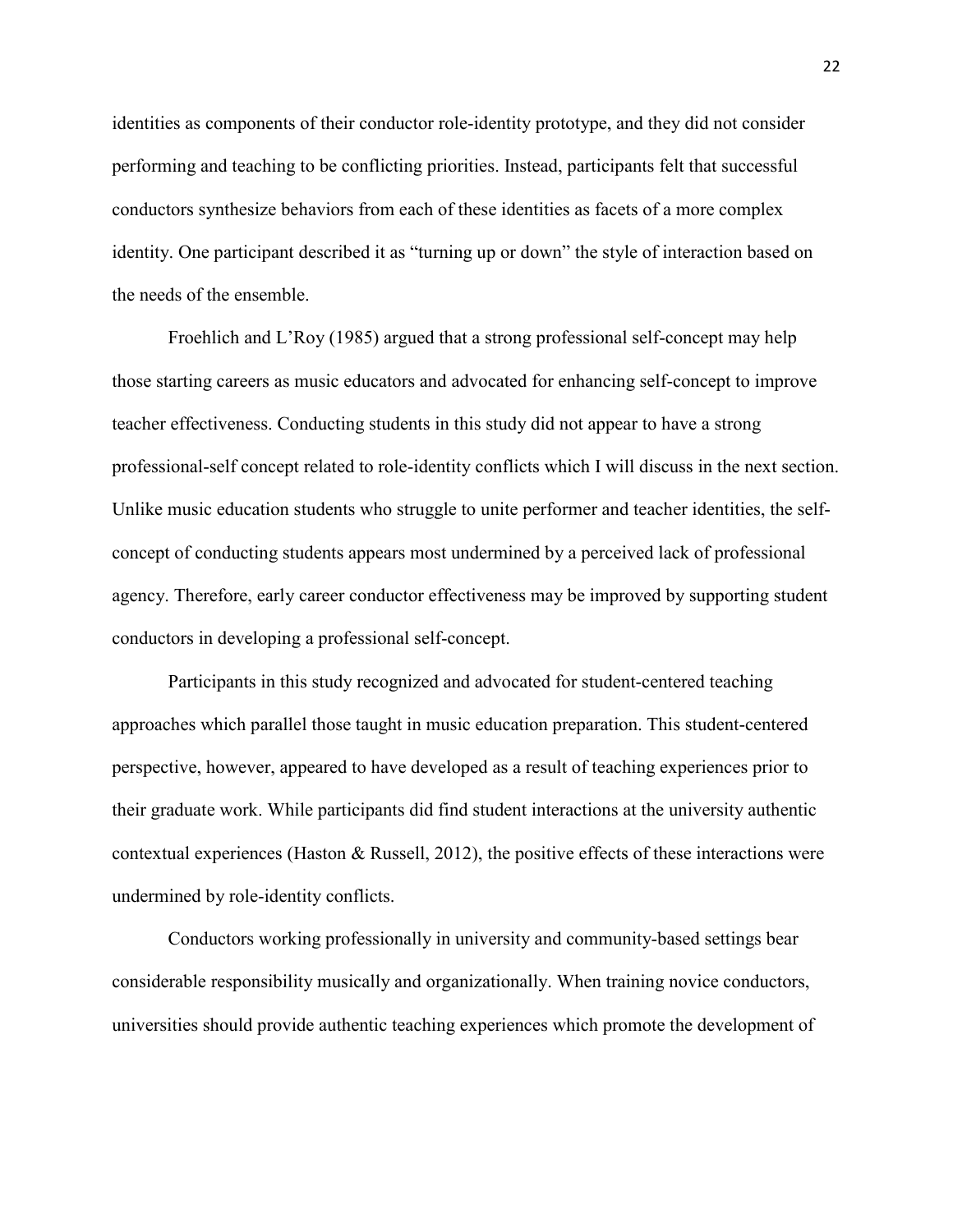student-centeredness. To be effective, teaching experiences must allow novice conductors a high level of autonomy (agency) with the real possibility of failure.

Scheduling may pose a serious barrier to conducting students getting sufficient authentic "podium time," and professors who oversee large ensemble often feel pressure from administrators to produce only superior-quality performances. Universities could offer more smaller ensembles, rather than a few large ensembles, where graduate conductors could experiment, prioritizing process over product. This could lessen the stress that conducting professors feel over performance-as-product and allow graduate students greater agency over the artistic decision making throughout the process.

**RQ#3: Role-Identity Conflicts**. Participants experienced several role-identity conflicts in their work at the university, and these conflicts appeared to be a source of stress all of them to varying degrees. Student/teacher role-identity conflict appeared to be the most impactful and a primary source of stress. This supports the finding by Beauchamp and Thomas (2009) that music teacher identity results from a sense of agency. As students, graduate conductors lacked a sense of real agency or sufficient time to devote to their responsibilities (Adler & Adler, 2005), undermining their identity construction as conductors. As a result of this student/teacher identity conflict, participants reported varying levels of stress and anxiety related to job performance in both areas. This supports the findings by Jazvac-Martek (2009) and Keefer (2015) who described rapidly changing identity roles and imposter syndrome as sources of stress for doctoral students. DENITY THILTING Process over product. This could lessen the external prover performance-as-product and allow graduate student and allow graduate studentity Conflicts. Participants experienced set the university, and these roughout the process.<br>
ity Conflicts. Participants experienced several resity, and these conflicts appeared to be a source of<br>
eacher role-identity conflict appeared to be the m<br>
his supports the finding by Beauchamp and T extra performance-as-product and allow graduate students greater agency over the aking throughout the process.<br> **Ele-Identity Conflicts.** Participants experienced several role-identity conflicts<br>
at university, and these c

Participant experiences corresponded most directly with the model developed by Winstone and Moore (2017), which characterized identity construction in graduate teaching assistants in terms of malleability where GTAs must regularly switch between different, often conflicting, role-identities. GTAs imagine themselves one day being instructors, professors, and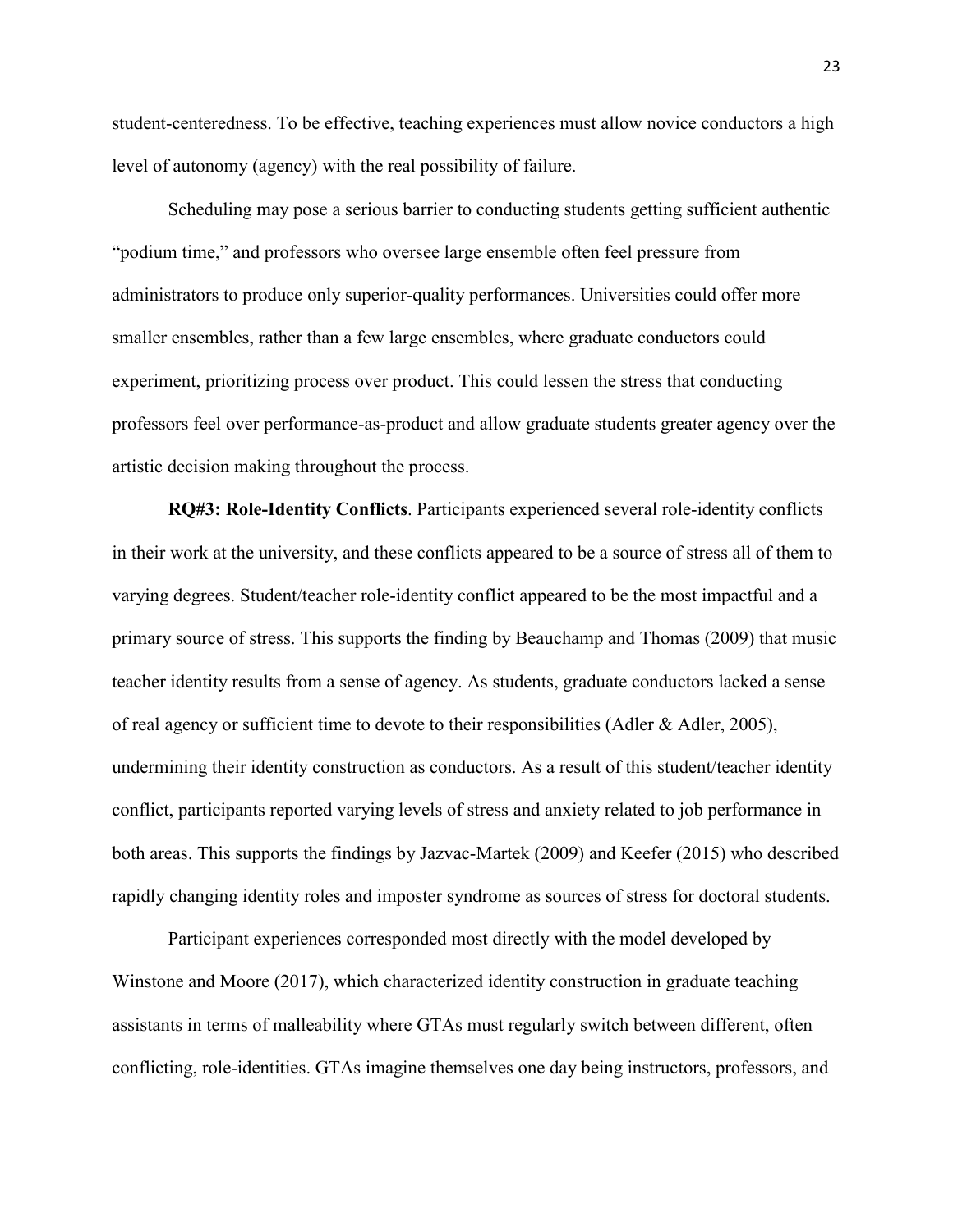conductors, but currently feel confined by limited personal agency due to role-identity conflicts. Their experiences working with students are overshadowed by public feedback from professors, awkward peer relationships, and inadequate communication regarding university procedures.

Graduate students like these participants practice and refine academic identities. As a result, direct interactions with professors have profound impacts on graduate students' psyches. Participants described feeling rewarded from genuine, personal interactions with professors, but also described feeling high levels of anxiety regarding feedback procedures from supervising professors. Professors overseeing doctoral students should dedicate time to fostering positive, peer-like interactions. In addition, graduate students should be granted maximum autonomy to function without supervision, and professors should avoid giving feedback in front of students over whom graduate conductors have leadership roles. Example 1988 of anxiety regarding leedback processors overseeing doctoral students should dedicate that<br>
essors overseeing doctoral students should be grant<br>
t supervision, and professors should avoid giving fee<br>
that cond

 Graduate students who work as GTAs have additional identities as university employee who deserve to be managed respectfully. Graduate student themselves are highly-driven individuals who sometimes struggle maintaining healthy work-life boundaries, as participants in this study demonstrated. Professors supervising GTAs should clearly define what is expected of them, provide them with necessary resources and materials in advance, and include them in communications about university policies and procedures. Furthermore, university administrators should monitor these responsibilities to ensure GTAs have sufficient time to address their own studies and personal needs. ddition, graduate students should be granted max<br>on, and professors should avoid giving feedback<br>uctors have leadership roles.<br>who work as GTAs have additional identities as used<br>respectfully. Graduate student themselves a Francescore and students should dedicate time to fostering positive,<br>
Sons. In addition, graduate students should be granted maximum autonomy to<br>
upervision, and professors should avoid giving feedback in front of students

### **Conclusion**

Individuals pursuing doctoral degrees in conducting, who also work as GTAs, have considerable social and personal responsibility. They are excited about the possibility of one day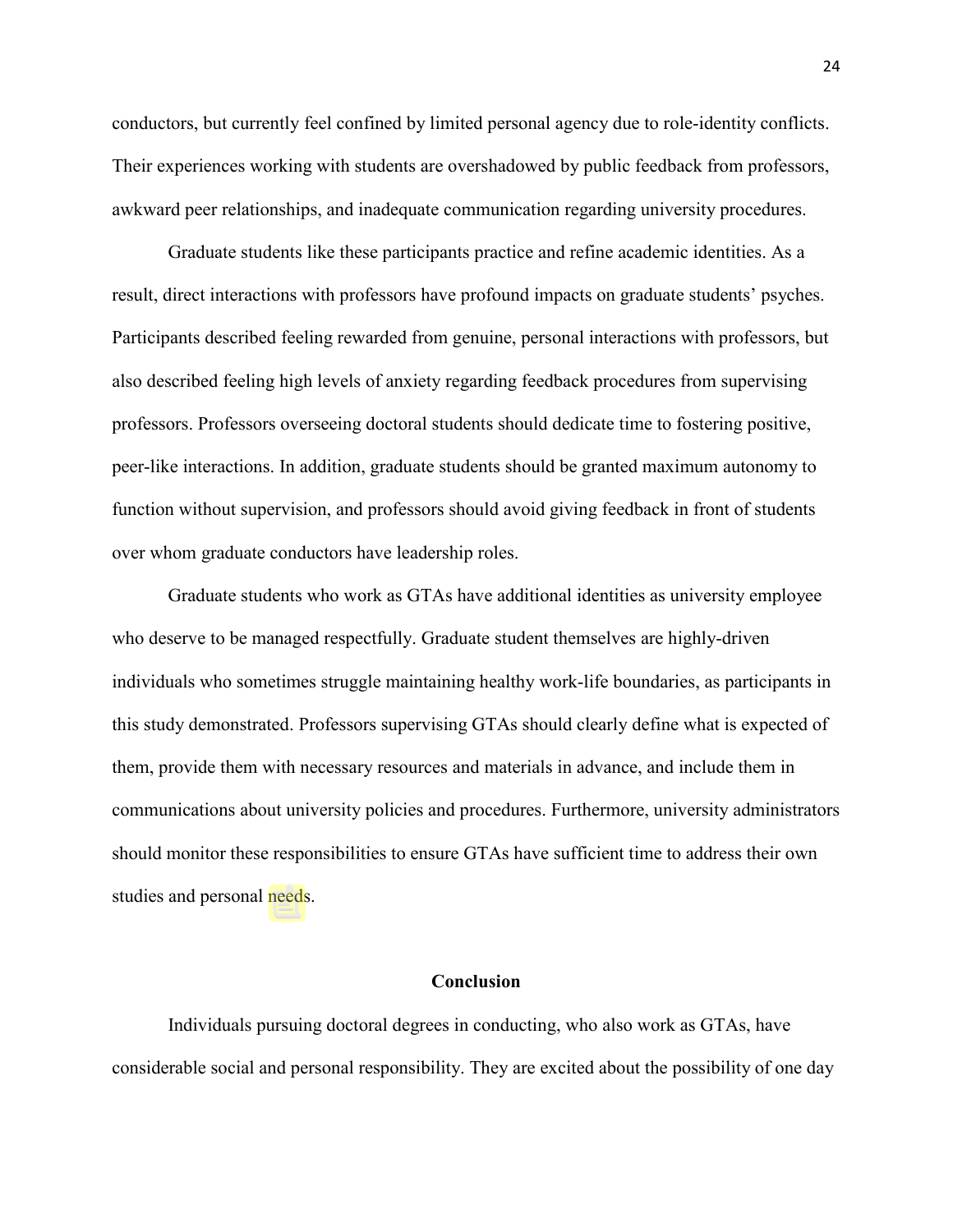being conductors and conducting professors, but they do not feel like they can *fully* inhabit that role due to several intersecting role-identity conflicts. Their identities as students greatly overshadow their emerging identities as scholars and university instructors. By better understanding the processes of identity construction and the impact of role-identity conflict, universities generally and professors who supervise doctoral conducting teaching assistants specifically can promote school environments which support the development of desired identities and mitigate unnecessary stress. Preparation of the College of C) William Southerland

Original Birls

25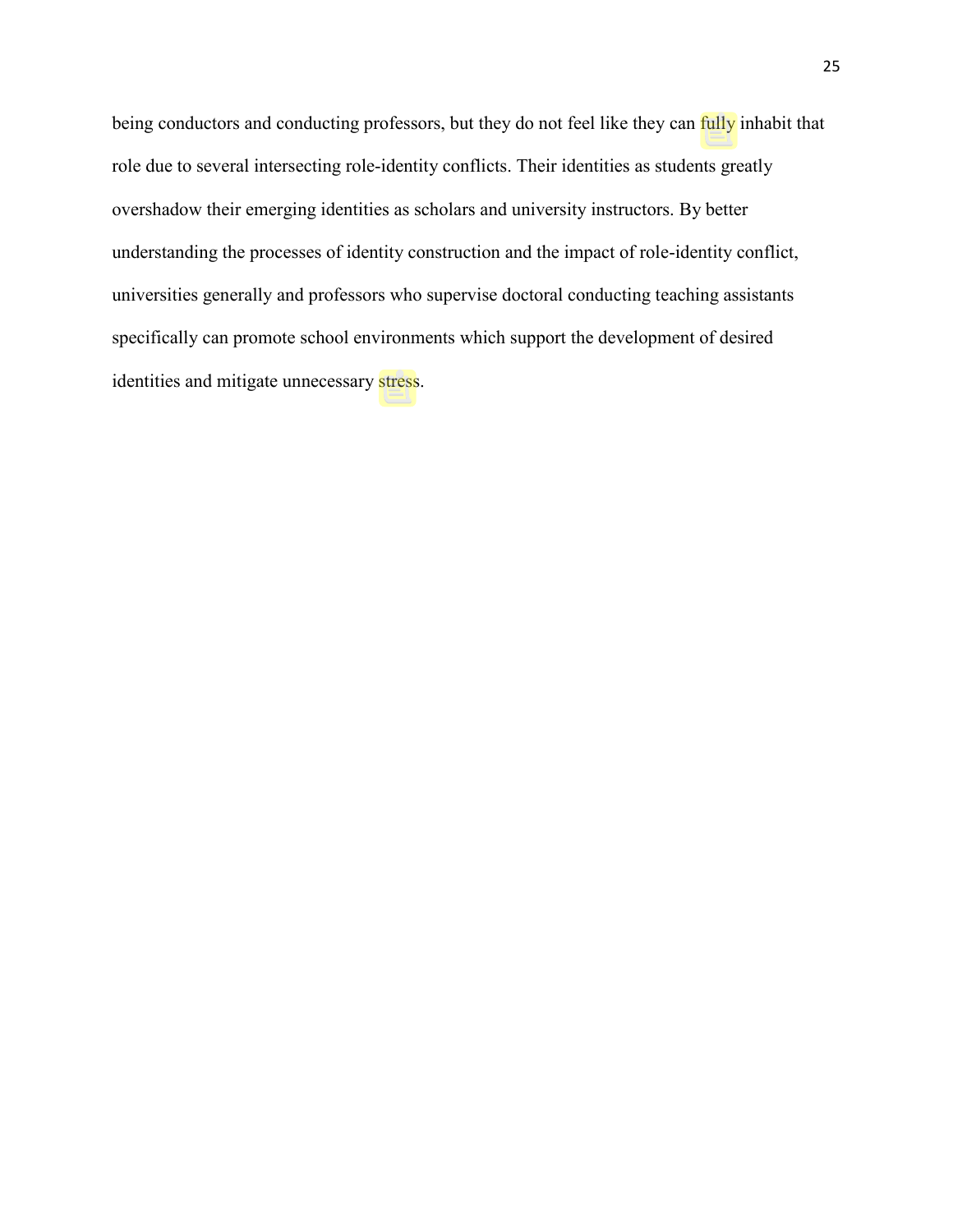# References

- Adler, P. A., & Adler, P. (2005). The Identity Career of the Graduate Student: Professional Socialization to Academic Sociology. *The American Sociologist*, *36*(2), 11–27. Retrieved from JSTOR.
- Austin, J. R., Isbell, D. S., & Russell, J. A. (2012). A multi-institution exploration of secondary socialization and occupational identity among undergraduate music majors. *Psychology of Music*, *40*(1), 66–83. https://doi.org/10.1177/0305735610381886
- Beauchamp, C., & Thomas, L. (2009). Understanding teacher identity: An overview of issues in the literature and implications for teacher education. *Cambridge Journal of Education*, *39*(2), 175–189. https://doi.org/10.1080/03057640902902252  $(40)(1)$ , 60–63. https://doi.org/10.117//0505735010.<br>
& Thomas, L. (2009). Understanding teacher identitive and implications for teacher education. *Cambria*<br>
75–189. https://doi.org/10.1080/03057640902902252<br>
2. Swedish Thomas, L. (2009). Understanding teacher identity: An overview of issues in<br>
re and implications for teacher education. Cambridge Journal of Education,<br>
189. https://doi.org/10.1080/03057640902902252<br>
Swedish Music Teacher
- Bouij, C. (1998). Swedish Music Teachers in Training and Professional Life. *International Journal of Music Education*, *os-32*(1), 24–32. https://doi.org/10.1177/025576149803200103 mplications for teacher education. Cambridge Jou<br>tps://doi.org/10.1080/03057640902902252<br>Music Teachers in Training and Professional Lif<br>Education, os-32(1), 24-32.<br>1177/025576149803200103<br>oretical perspectives on the soci
- Bouij, C. (2004). Two theoretical perspectives on the socialization of music teachers. *Action, Criticism, and & Theory for Music Education*, *3*(3), 14.
- Burke, P. J. (1991). Identity Processes and Social Stress. *American Sociological Review*, *56*(6), 836–849. https://doi.org/10.2307/2096259
- Conway, C. M., & Barrett, J. R. (2014). Case Study in Music Education. In C. M. Conway (Ed.), *The Oxford Handbook of Qualitative Research in American Music Education*. https://doi.org/10.1093/oxfordhb/9780199844272.013.007
- Dabback, W. (2018). A longitudinal perspective of early career music teachers: Contexts, interactions, and possible selves. *Journal of Music Teacher Education*, *27*(2), 52–66. https://doi.org/10.1177/1057083717727268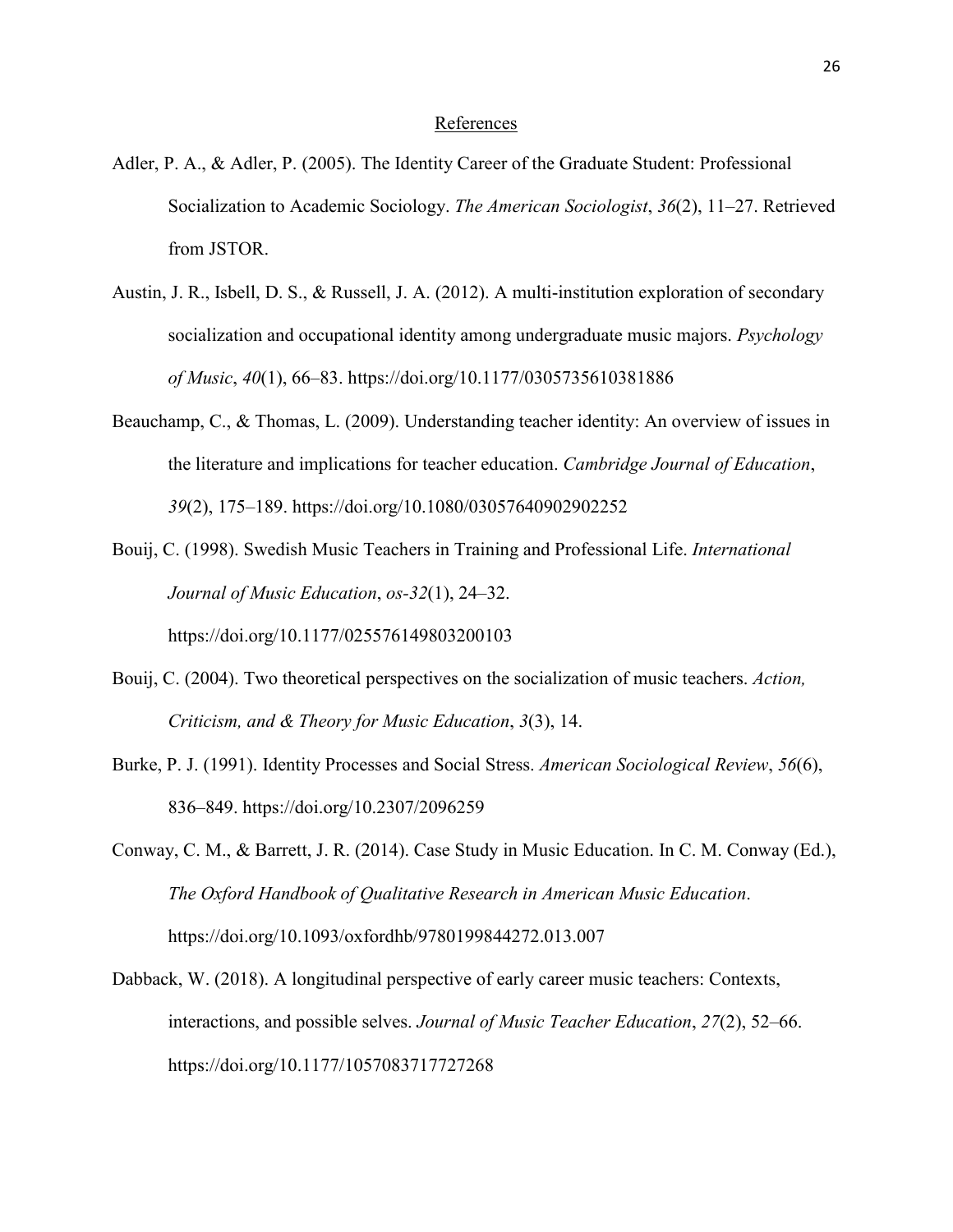Draves, T. J. (2014). Under construction: Undergraduates' perceptions of their music teacher role-identities. *Research Studies in Music Education*, *36*(2), 199–214. https://doi.org/10.1177/1321103X14547982

- Draves, T. J. (2018). Molly and Rachel Become Band Teachers: Teacher Identity Construction During Music Student Teaching. *Contributions to Music Education*, *43*, 95–115.
- Froehlich, H. (2007). *Sociology for music teachers: Perspectives for practice*. New York: Routledge.
- Froehlich, H., & L'Roy, D. (1985). An Investigation of Occupancy Identity in Undergraduate Music Education Majors. *Bulletin of the Council for Research in Music Education*, (85), 65–75. EXECTIVE CONTROLL CONTROLL CONTROLL CONTROLL CONTROLL CONTROLL AND MANUSCONDUCT CONTROLL CONTROLL CONTROLL CONTROLL CONTROLL CONTROLL CONTROLL CONTROLL CONTROLL CONTROLL CONTROLL CONTROLL CONTROLL CONTROLL CONTROLL CONTROL TROY, D. (1985). An Investigation of Occupancy Identity in Undergraduate<br>
cation Majors. *Bulletin of the Council for Research in Music Education*, (85),<br>
Choral pedagogy and the construction of identity. In F. Abrahams &
- Garnett, L. (2017). Choral pedagogy and the construction of identity. In F. Abrahams & P. D. Head (Eds.), *The Oxford Handbook of Choral Pedagogy* (p. 20). New York: Oxford University Press. Majors. Bulletin of the Council for Research in Mu<br>
pedagogy and the construction of identity. In F.<br>
Dxford Handbook of Choral Pedagogy (p. 20). Networking<br>
personal pedagogy of conducting (DI<br>
pland, College Park). Retri
- Hanna-Weir, S. (2013). *Developing a personal pedagogy of conducting* (DMA Thesis, University of Maryland, College Park). Retrieved from

https://search.proquest.com/docview/1432743382/abstract/E4450EFA8A3B47EBPQ/1

- Hargreaves, D. J., & Marshall, N. A. (2003). Developing identities in music education. *Music Education Research*, *5*(3), 263–273. https://doi.org/10.1080/1461380032000126355
- Hart, J. T. (2018). The Status of Music Education Conducting Curricula, Practices, and Values. *Journal of Music Teacher Education*, 1–15. https://doi.org/10.1177/1057083718783464
- Haston, W., & Russell, J. A. (2012). Turning Into Teachers: Influences of Authentic Context Learning Experiences on Occupational Identity Development of Preservice Music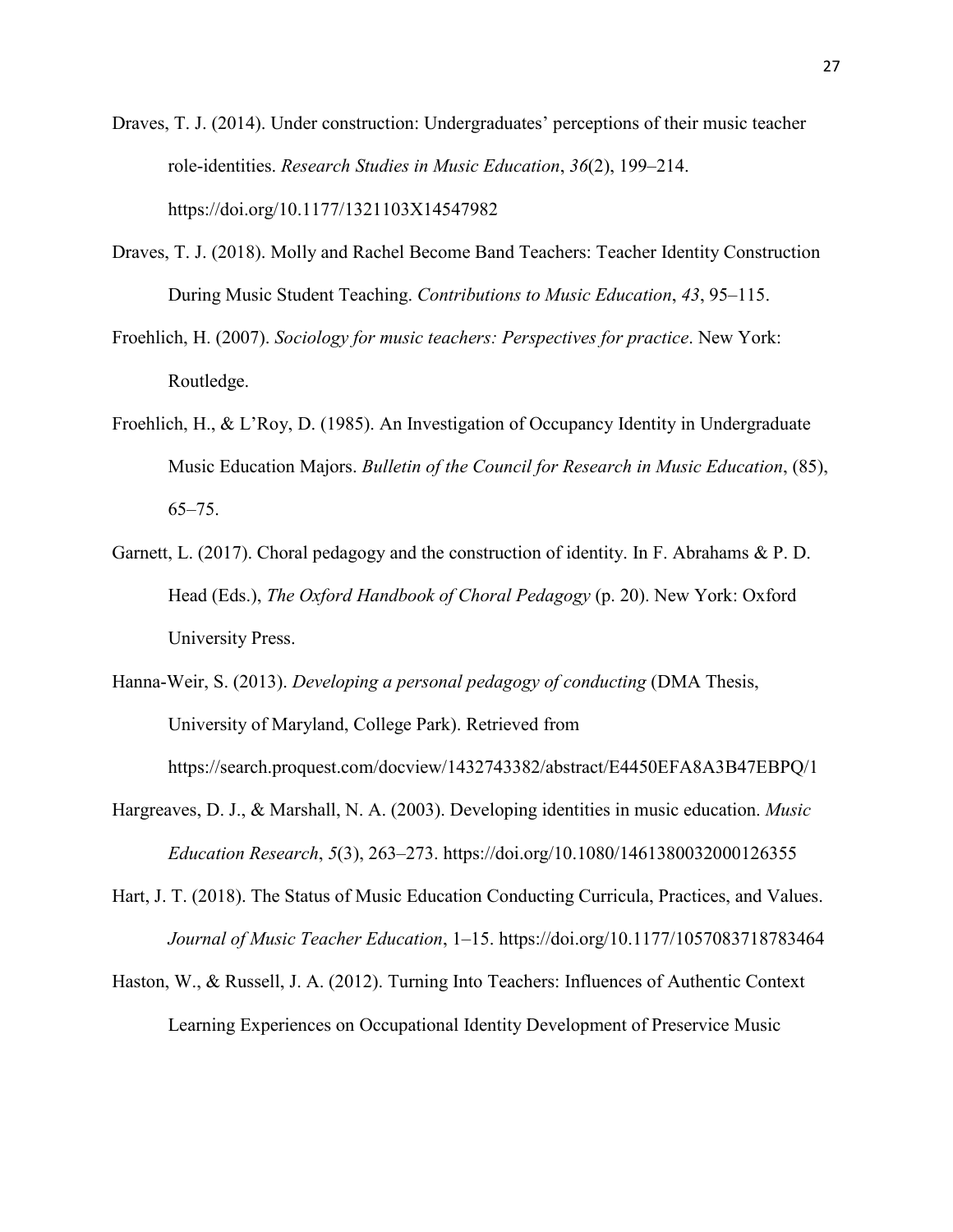Teachers. *Journal of Research in Music Education*, *59*(4), 369–392. https://doi.org/10.1177/0022429411414716

- Hogg, M. A., van Knippenberg, D., & Rast, D. E. (2012). The social identity theory of leadership: Theoretical origins, research findings, and conceptual developments. *European Review of Social Psychology*, *23*(1), 258–304. https://doi.org/10.1080/10463283.2012.741134
- Jazvac‐Martek, M. (2009). Oscillating role identities: The academic experiences of education doctoral students. *Innovations in Education and Teaching International*, *46*(3), 253–264. https://doi.org/10.1080/14703290903068862
- Keefer, J. M. (2015). Experiencing doctoral liminality as a conceptual threshold and how supervisors can use it. *Innovations in Education and Teaching International*, *52*(1), 17– 28. https://doi.org/10.1080/14703297.2014.981839
- Lankveld, T. van, Schoonenboom, J., Volman, M., Croiset, G., & Beishuizen, J. (2017). Developing a teacher identity in the university context: A systematic review of the literature. *Higher Education Research & Development*, *36*(2), 325–342. https://doi.org/10.1080/07294360.2016.1208154 M. (2009). Oscinating role identities: The academic<br>students. *Innovations in Education and Teaching Incolory* 10.1080/14703290903068862<br>015). Experiencing doctoral liminality as a conceptu<br>ors can use it. *Innovations in* 1080/14703290903068862<br>
eriencing doctoral liminality as a conceptual thres<br>
e it. Innovations in Education and Teaching Inter.<br>
10.1080/14703297.2014.981839<br>
enboom, J., Volman, M., Croiset, G., & Beishuize<br>
eridentity in udents. Innovations in Education and Teaching International, 46(3), 253-264.<br>
org/10.1080/14703290903068862<br>
5). Experiencing doctoral liminality as a conceptual threshold and how<br>
sean use it. Innovations in Education and
- Martin, L. D. (2016). Doctoral Students in Music Education: Occupational Identity, Career Intent and Commitment, and Confidence for Teaching in Higher Education. *Journal of Music Teacher Education*, *26*(1), 13–27. https://doi.org/10.1177/1057083715602123
- Natale-Abramo, M. (2014). The Construction of Instrumental Music Teacher Identity. *Bulletin of the Council for Research in Music Education*, (202), 51–69. https://doi.org/10.5406/bulcouresmusedu.202.0051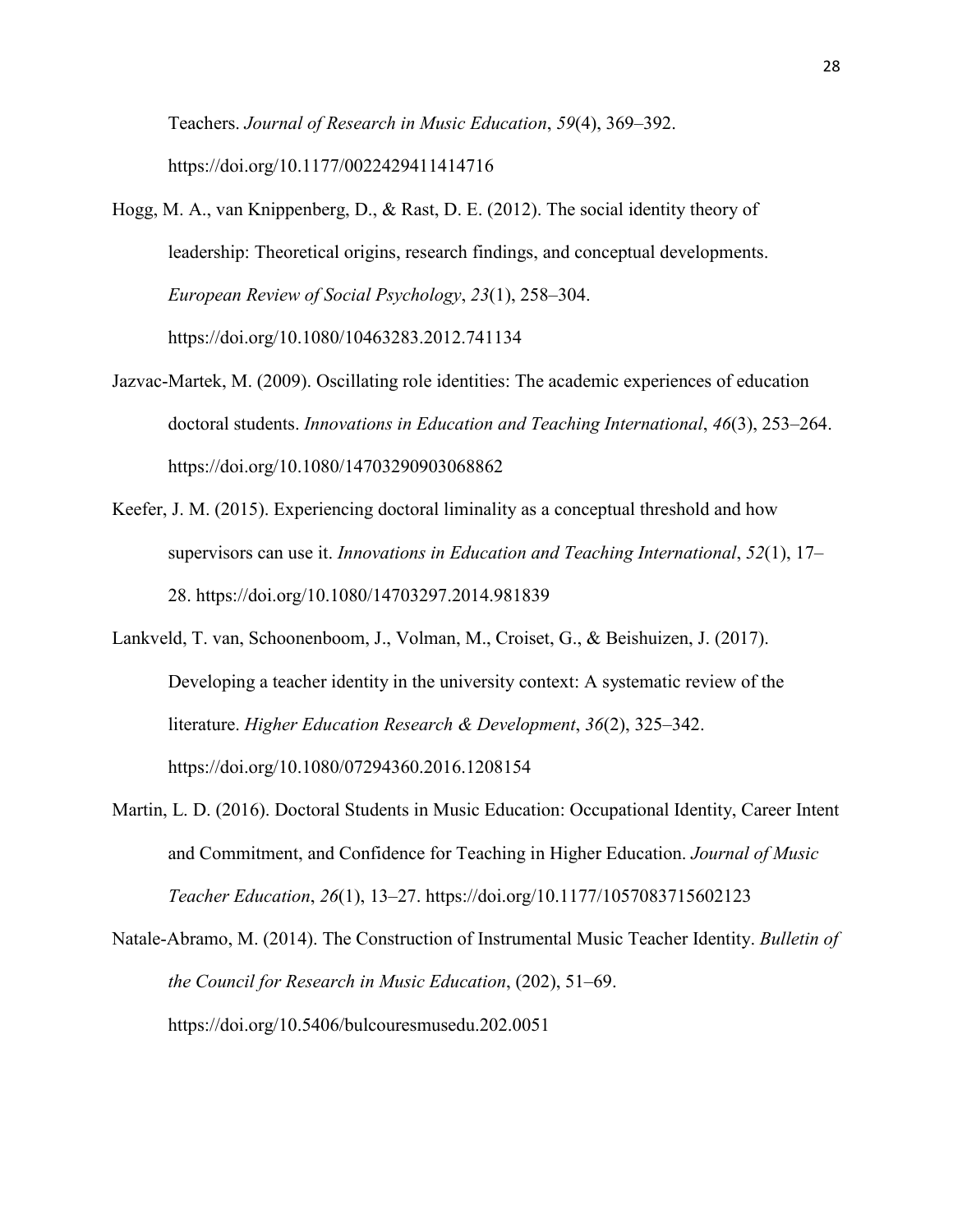- Nettl, B. (1995). Society of musicians. In *Heartland excursions: Ethnomusicological reflections on schools of music* (pp. 43–81). Chicago: University of Illinois Press.
- Park, C., & Ramos, M. (2002). The Donkey in the Department? Insights into the Graduate Teaching Assistant (GTA) experience in the UK. *Journal of Graduate Education*, *3*(2), 47–53.
- Prichard, S. (2017). A Mixed-Methods Investigation of Preservice Music Teaching Efficacy Beliefs and Commitment to Music Teaching. *Journal of Research in Music Education*, *65*(2), 237–257. https://doi.org/10.1177/0022429417710387
- Roberts, B. (1990). *Teacher education as identity construction: Music, a case study*. Retrieved from https://eric.ed.gov/?id=ED328531
- Scheib, J. W. (2003). Role stress in the professional life of the school music teacher: A collective case study. *Journal of Research in Music Education*, *51*(2), 124–136. https://doi.org/10.2307/3345846 ma Communent to Music Teaching. Journal of Reserved 37–257. https://doi.org/10.1177/0022429417710387<br>
90). *Teacher education as identity construction: Mus*<br>
ps://eric.ed.gov/?id=ED328531<br>
003). Role stress in the professi er education as identity construction: Music, a ca<br>
1.gov/?id=ED328531<br>
e stress in the professional life of the school music<br>
1 of Research in Music Education, 51(2), 124–13<br>
2307/3345846<br>
Wiving music a hand: Conducting
- Southerland, W. (2019). Giving music a hand: Conducting history in practice and pedagogy. *Choral Journal*, *59*(8), 30–42.
- Trepte, S., & Loy, L. S. (2017). Social Identity Theory and Self-Categorization Theory. In P. Rössler, C. A. Hoffner, & L. van Zoonen (Eds.), *The International Encyclopedia of Media Effects* (pp. 1–13). https://doi.org/10.1002/9781118783764.wbieme0088 257. https://doi.org/10.1177/0022429417710387<br>
Teacher education as identity construction: Music, a case study. Retrieved<br>
1/cric.ed.gov/?id=ED328531<br>
3). Role stress in the professional life of the school music teacher: A
- Wagoner, C. L. (2011). *Defining and measuring music teacher identity: A study of self-efficacy and commitment among music teachers* (Ph.D. Dissertation, The University of North Carolina at Greensboro). Retrieved from http://libres.uncg.edu/ir/listing.aspx?id=7537